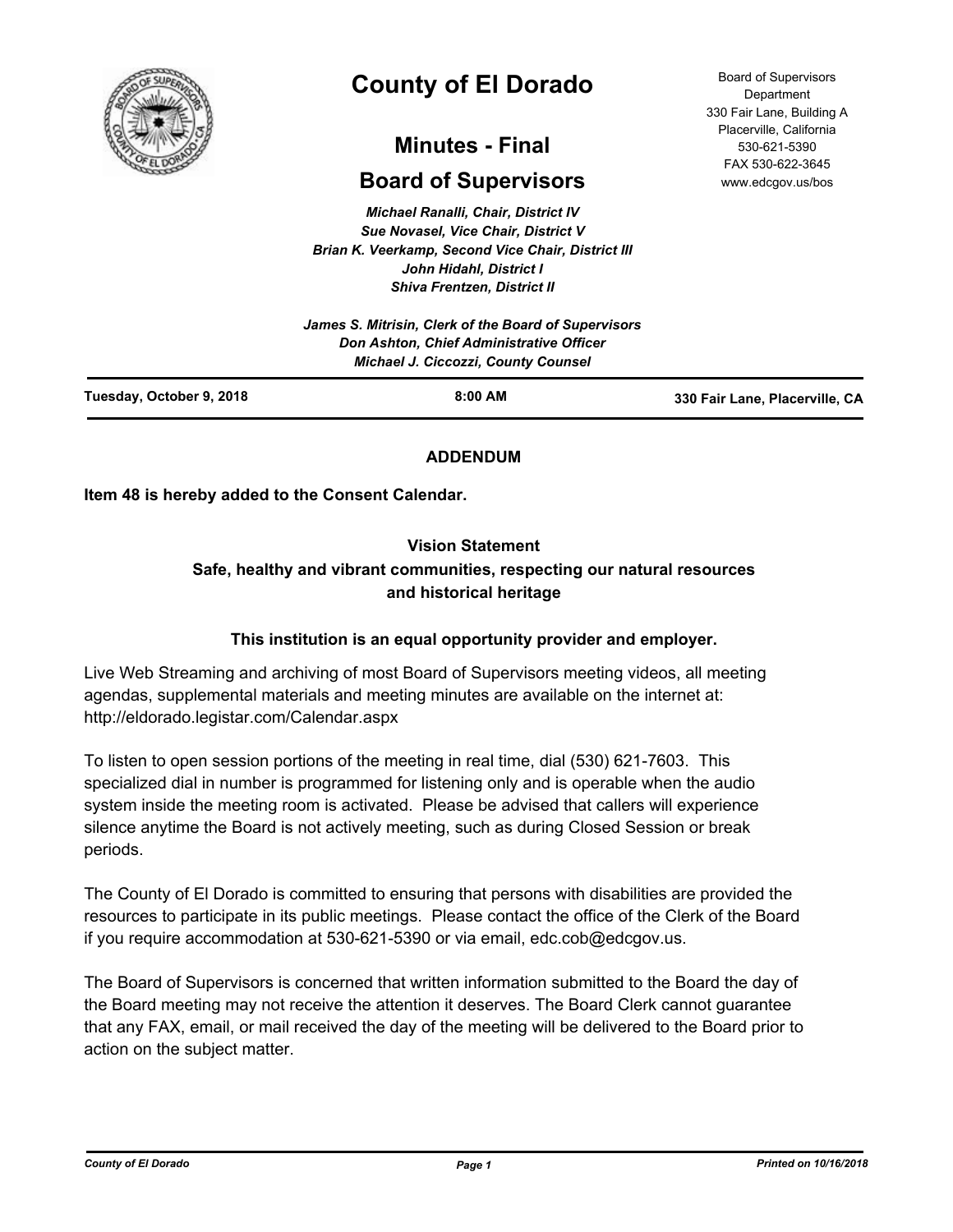The Board meets simultaneously as the Board of Supervisors and the Board of Directors of the Air Quality Management District, In-Home Supportive Services, Public Housing Authority, Redevelopment Agency and other Special Districts.

For Purposes of the Brown Act § 54954.2 (a), the numbered items on this Agenda give a brief description of each item of business to be transacted or discussed. Recommendations of the staff, as shown, do not prevent the Board from taking other action.

Materials related to an item on this Agenda submitted to the Board of Supervisors after distribution of the agenda packet are available for inspection during normal business hours in the public viewing packet located in Building A, 330 Fair Lane, Placerville or in the Board Clerk's Office located at the same address. Such documents are also available on the Board of Supervisors' Meeting Agenda webpage subject to staff's ability to post the documents before the meeting.

## **PROTOCOLS FOR PUBLIC COMMENT**

Public comment will be received at designated periods as called by the Board Chair.

Public comment on items scheduled for Closed Session will be received before the Board recesses to Closed Session.

Except with the consent of the Board, individuals shall be allowed to speak to an item only once.

On December 5, 2017 the Board adopted the following protocol relative to public comment periods:

Time for public input will be provided at every Board of Supervisors meeting. Individuals will have three minutes to address the Board. Individuals authorized by organizations will have three minutes to present organizational positions and perspectives and may request additional time, up to five minutes. At the discretion of the Board, time to speak by any individual may be modified.

A total of 20 minutes will be allocated for public comment during Open Forum and for each agenda item to be discussed. Public comment on certain agenda items designated and approved by the Board may be treated differently with specific time limits per speaker or a limit on the total amount of time designated for public comment. It is the intent of the Board that quasi-judicial matters have additional flexibility depending upon the nature of the issue.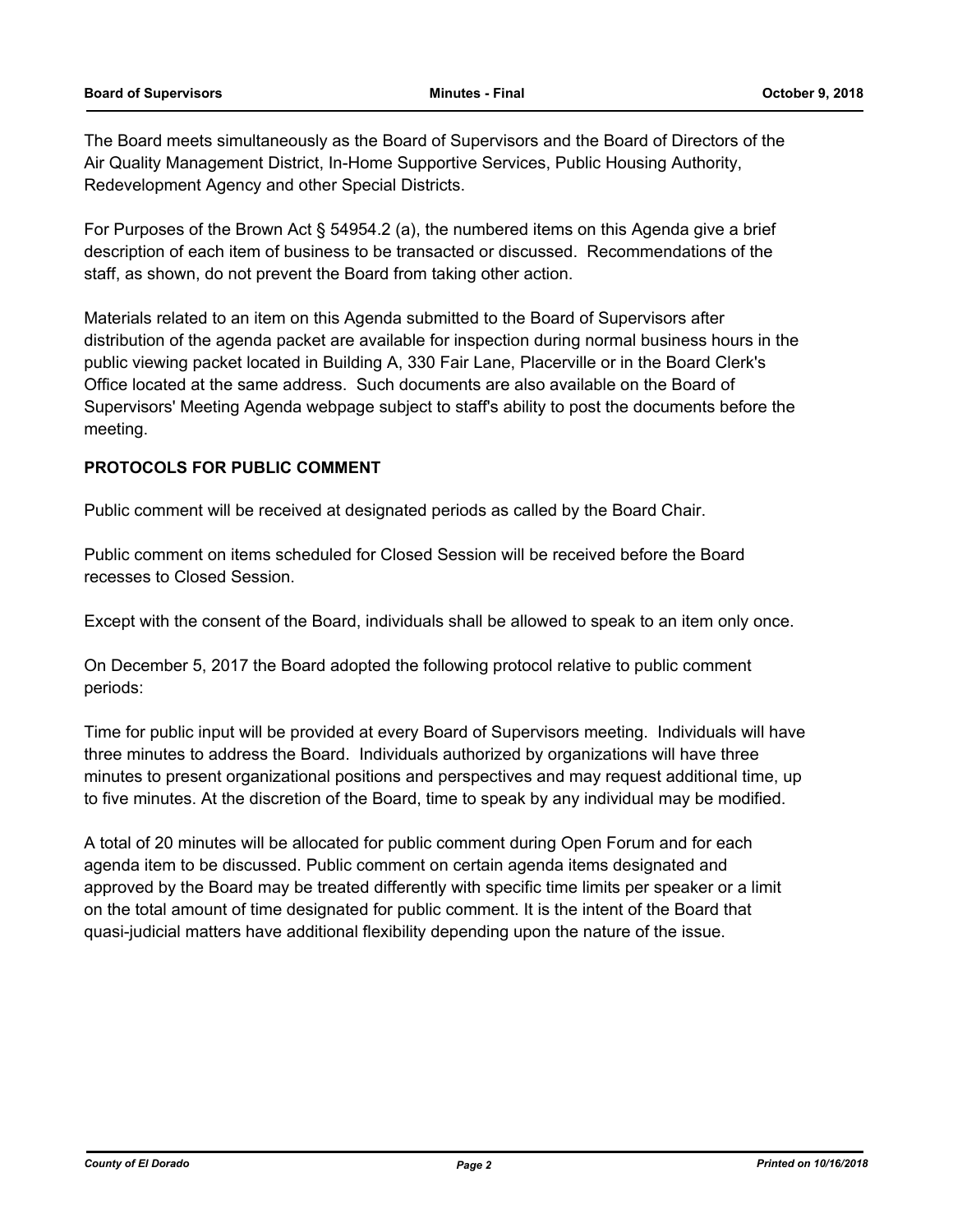Individual Board members may ask clarifying questions but will not engage in substantive dialogue with persons providing input to the Board.

If a person providing input to the Board creates a disruption by refusing to follow Board guidelines, the Chair of the Board may take the following actions.

Step 1. Request the person adhere to Board guidelines. If the person refuses, the Chair may ask the Clerk to turn off the speaker's microphone.

Step 2. If the disruption continues, the Chair may order a recess of the Board meeting.

Step 3. If the disruption continues, the Chair may order the removal of the person from the Board meeting.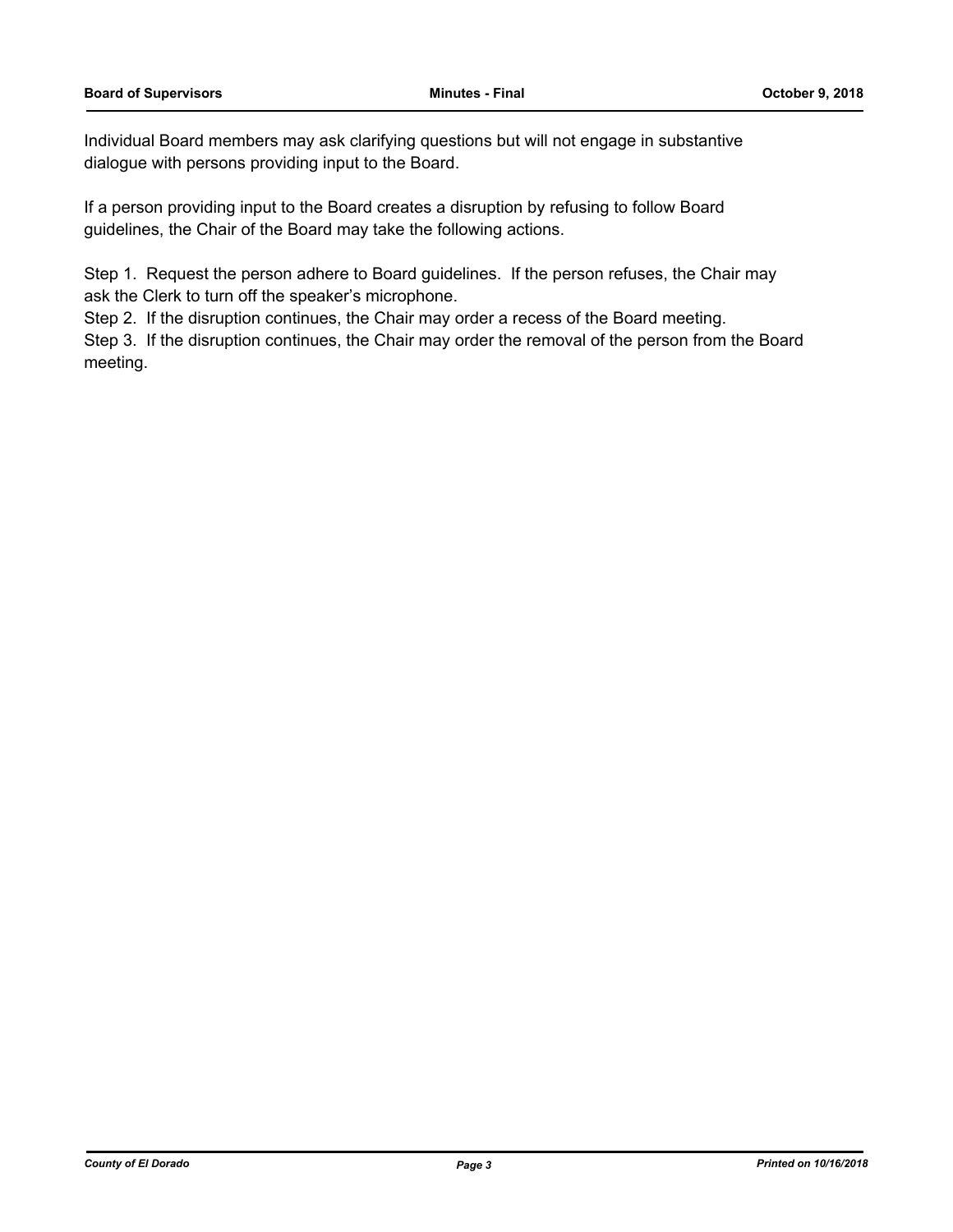#### **8:00 A.M. - CALLED TO ORDER AND RECESSED TO CLOSED SESSION**

Present: 5 - Supervisor Veerkamp, Supervisor Frentzen, Supervisor Ranalli, Supervisor Novasel and Supervisor Hidahl

#### **9:08 A.M. - RECONVENED TO OPEN SESSION AND CLOSED SESSION REPORTS**

Present: 5 - Supervisor Veerkamp, Supervisor Frentzen, Supervisor Ranalli, Supervisor Novasel and Supervisor Hidahl

# **INVOCATION AND PLEDGE OF ALLEGIANCE TO THE FLAG**

**Father Sean Cox of the Faith Episcopal Church gave the Invocation. Supervisor Frentzen led the Pledge of Allegiance to the Flag.**

# **ADOPTION OF THE AGENDA AND APPROVAL OF CONSENT CALENDAR**

**A motion was made by Supervisor Frentzen, seconded by Supervisor Novasel to Adopt the Agenda and Approve the Consent Calendar with the following change: Continue item 26 off Calendar.**

**Yes:** 5 - Veerkamp, Frentzen, Ranalli, Novasel and Hidahl

The Board may make any necessary additions, deletions or corrections to the agenda including moving items to or from the Consent Calendar and adopt the agenda and the Consent Calendar with one single vote. A Board member may request an item be removed from the Consent Calendar for discussion and separate Board action. At the appropriate time as called by the Board Chair, members of the public may make a comment on matters on the Consent Calendar prior to Board action.

#### **OPEN FORUM**

Open Forum is an opportunity for members of the public to address the Board of Supervisors on subject matter that is not on their meeting agenda and within their jurisdiction. Public comments during Open Forum are limited to three minutes per person. Individuals authorized by organizations will have three minutes to present organizational positions and perspectives and may request additional time, up to five minutes. The total amount of time reserved for Open Forum is 20 Minutes.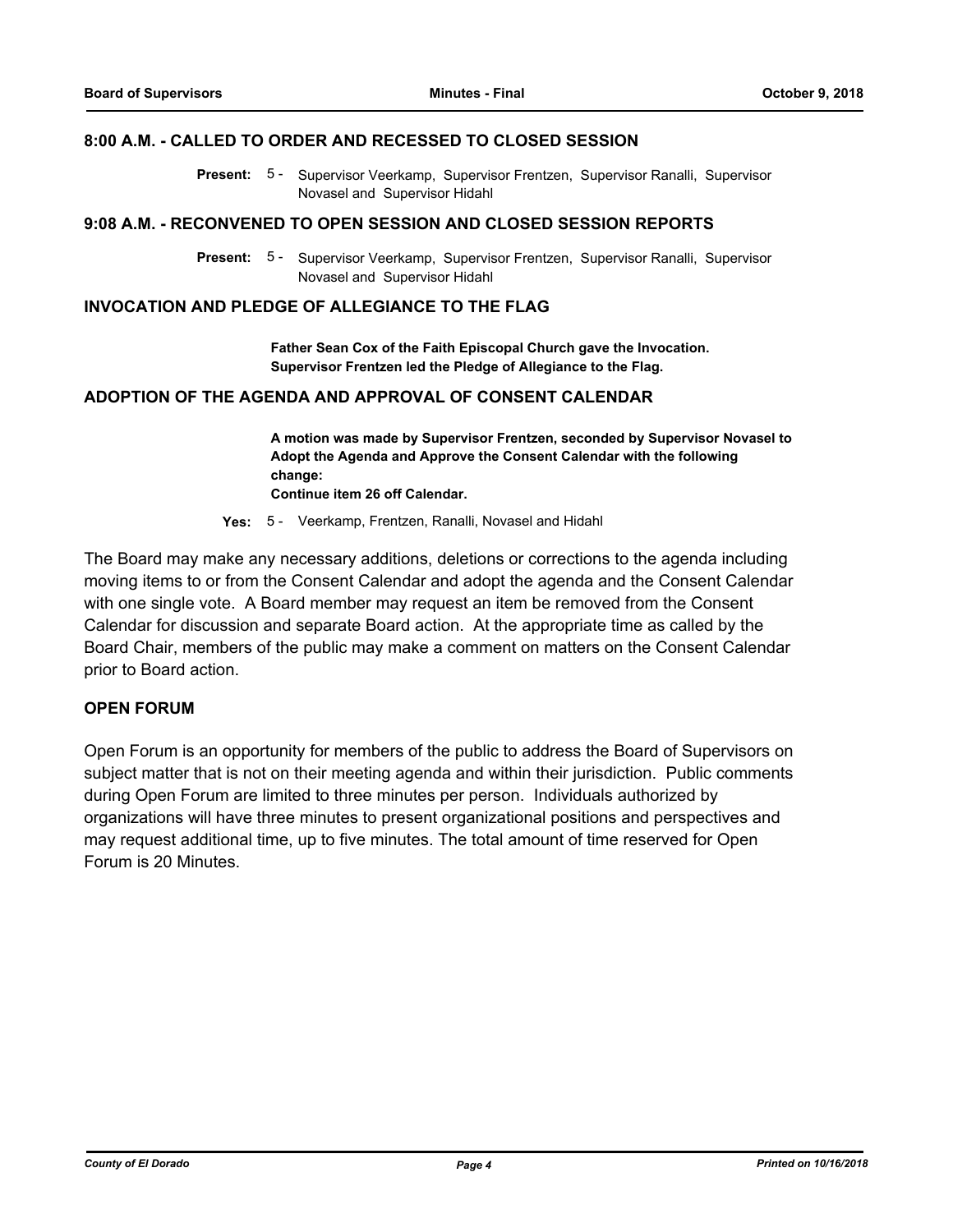# **CONSENT CALENDAR**

**1.** [18-1531](http://eldorado.legistar.com/gateway.aspx?m=l&id=/matter.aspx?key=24882) Clerk of the Board recommending the Board approve the Minutes from the regular meeting of the Board of September 25, 2018.

**This matter was Approved on the Consent Calendar.**

# **GENERAL GOVERNMENT - CONSENT ITEMS**

**2.** [18-1429](http://eldorado.legistar.com/gateway.aspx?m=l&id=/matter.aspx?key=24781) Chief Administrative Office, Parks Division, recommending the Board approve and accept funding for the following California Department of Parks and Recreation, Off-Highway Motor Vehicle Recreation Project Agreements for the Rubicon Trail projects for a total of \$336,729 and authorize the Deputy Chief Administrative Officer to execute Agreements and any amendments that do not change the dollar amount of said Agreements:

> 1) G17-03-06-G01 for Grounds Operations-Annual Operations and Maintenance in the amount of \$151,910 plus County match requirement of \$66,133 for a total of \$218,043;

2) G17-03-06-S01 for Education and Safety in the amount of \$48,941 plus County match requirement of \$18,750 for a total of \$67,691; and 3) G17-03-06-P01 for Planning in the amount of \$37,375 plus County match requirement of \$13,620 for a total of \$50,995.

**FUNDING:** State Parks and Recreation Grant Funding (71%), Sacramento Municipal Utility District Funds (10%), Off Highway Vehicle Fees (10%), In-Kind Materials and Staff/Volunteer Time (11%).

**This matter was Approved on the Consent Calendar.**

**3.** [18-1514](http://eldorado.legistar.com/gateway.aspx?m=l&id=/matter.aspx?key=24865) Chief Administrative Office, Procurement and Contracts Division, presenting a list of County surplus property and recommending the Board so declare and authorize disposal of same in accordance with the procedures outlined in the County's Purchasing Ordinance, Chapter 3.12 and Section 3.12.220 thereof.

**FUNDING:** Various.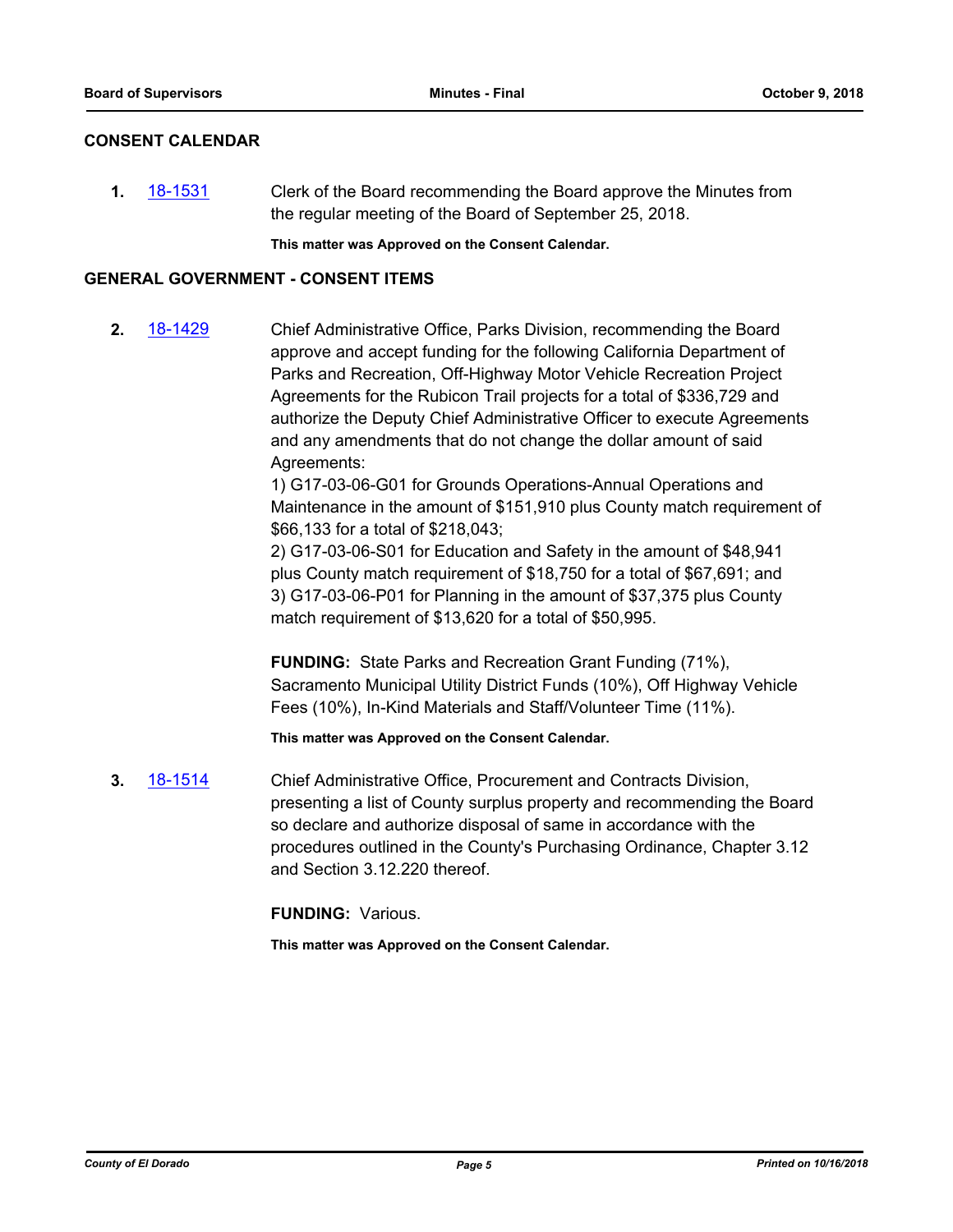**4.** [18-1575](http://eldorado.legistar.com/gateway.aspx?m=l&id=/matter.aspx?key=24926) Chief Administrative Office recommending the Board appoint the Director of Human Resources as its designated representative to negotiate the salary, compensation in the form of fringe benefits, and other related terms and conditions of employment with the candidate for Director of Planning and Building in accordance with Government Code section 54957.6.

**FUNDING:** This item requires no funding.

**This matter was Approved on the Consent Calendar.**

**5.** [18-1528](http://eldorado.legistar.com/gateway.aspx?m=l&id=/matter.aspx?key=24879) Chief Administrative Officer and Director of Human Resources recommending the Board adopt and authorize the Chair to sign Resolution **216-2018** to increase the salary of the Registrar of Voters classification.

**FUNDING:** General Fund.

**Resolution 216-2018 was Adopted upon Approval of the Consent Calendar.**

**6.** [18-1399](http://eldorado.legistar.com/gateway.aspx?m=l&id=/matter.aspx?key=24751) Human Resources Department recommending the Board approve and adopt the revisions to the following class specifications to comply with Internal Revenue Service Publication 1075: Assistant Director of Child Support Services/Chief Attorney, Director of Child Support Services, Fiscal Technician, Assistant Director of Health Services, Deputy Director, Deputy Public Guardian I/II, Fiscal Services Supervisor, Medical Office Assistant I/II, Program Assistant, Program Manager - Protective Services, Public Health Nurse I/II, Sr. Fiscal Assistant, and Supervising Deputy Public Guardian.

**FUNDING**: N/A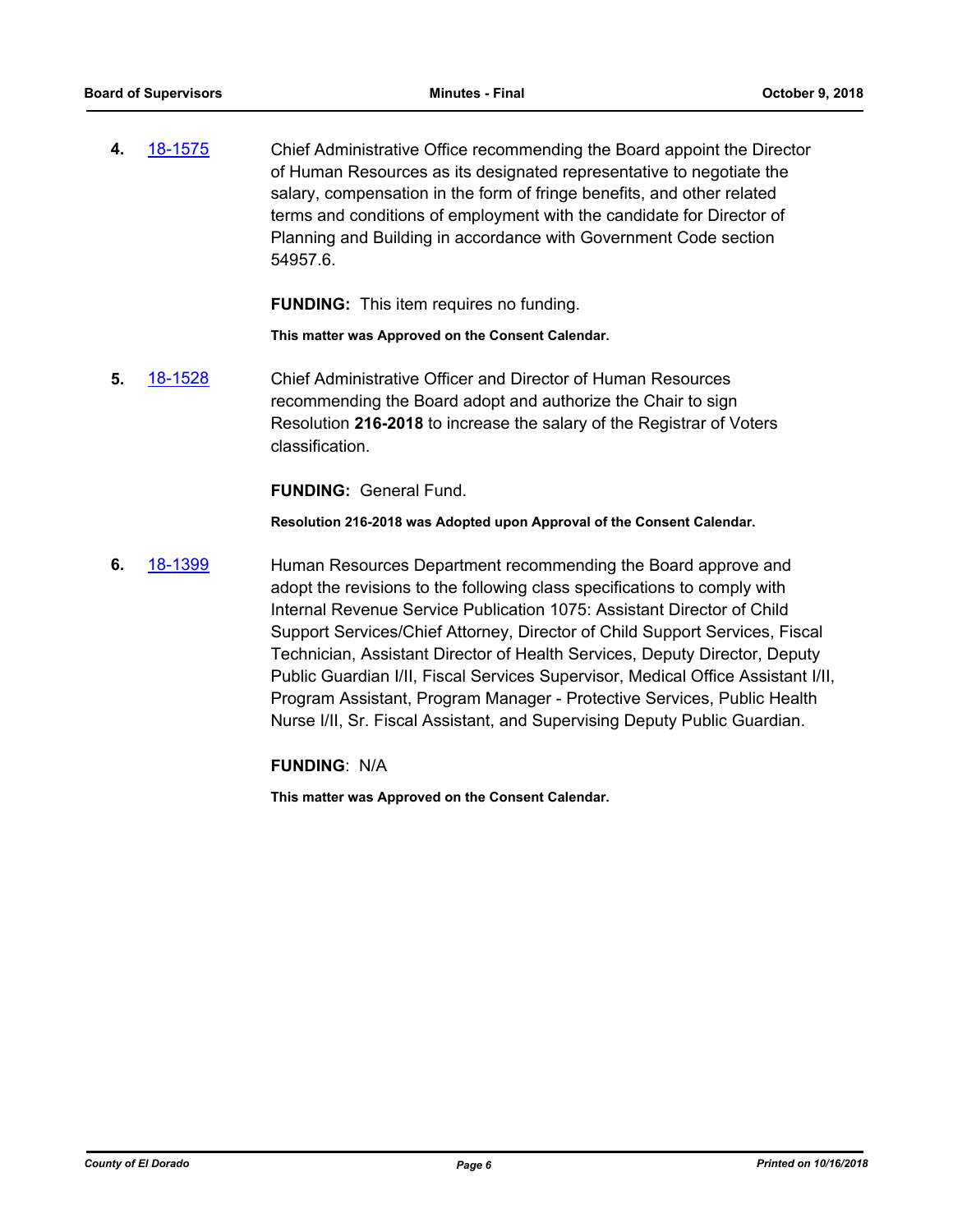**7.** [18-1472](http://eldorado.legistar.com/gateway.aspx?m=l&id=/matter.aspx?key=24823) Human Resources Department recommending the Board: 1) Approve and adopt the revised class specifications for the Chief Administrative Office: Parks Manager and Procurement and Contracts Manager;

2) Approve and adopt the revised Environmental Management Department class specification: Geologist;

3) Approve and adopt the revised Human Resources Department class specification: Risk Manager;

4) Approve and adopt the revised Surveyor's Office class specifications: Deputy Surveyor, Geographic Information Systems Analyst I/II, Geographic Information Systems Manager (Title Change from Manager of Geographic Information Systems), Geographic Information Systems Technician I/II (Title Change from Geographic Information Systems Specialist I/II), and Sr. Geographic Information Systems Analyst; and 5) Adopt and authorize the Chair to sign Resolution **212-2018** approving the following title changes: Manager of Geographic Information Systems to Geographic Information Systems Manager and Geographic Information Systems Specialist I/II to Geographic Information Systems Technician I/II.

# **FUNDING:** N/A

**This matter was Approved and Resolution 212-2018 was Adopted upon Approval of the Consent Calendar.**

**8.** [18-1518](http://eldorado.legistar.com/gateway.aspx?m=l&id=/matter.aspx?key=24869) Human Resources Department recommending the Board adopt and authorize the Chair to sign Resolution **214-2018** adopting the County's Salary Schedule to:

> 1) Comply with the California Public Employees' Retirement System reporting requirements; and

2) Comply with Government Code sections 20636 and 7522.34(a) as well as California Code of Regulations 570.5.

# **FUNDING:** N/A

**Resolution 214-2018 was Adopted upon Approval of the Consent Calendar.**

**9.** [16-0305](http://eldorado.legistar.com/gateway.aspx?m=l&id=/matter.aspx?key=20961) Supervisor Ranalli recommending the Board find that a state of emergency continues to exist in El Dorado County as a result of unprecedented tree mortality due to drought conditions and related bark beetle infestations. (Cont. 9/25/18, Item 17)

**This matter was Approved on the Consent Calendar.**

**10.** [18-1539](http://eldorado.legistar.com/gateway.aspx?m=l&id=/matter.aspx?key=24890) Supervisor Ranalli recommending Board approve and authorize the Chair to sign a Proclamation recognizing October 14-20, 2018, as "Freedom From Workplace Bullies Week" in the County of El Dorado.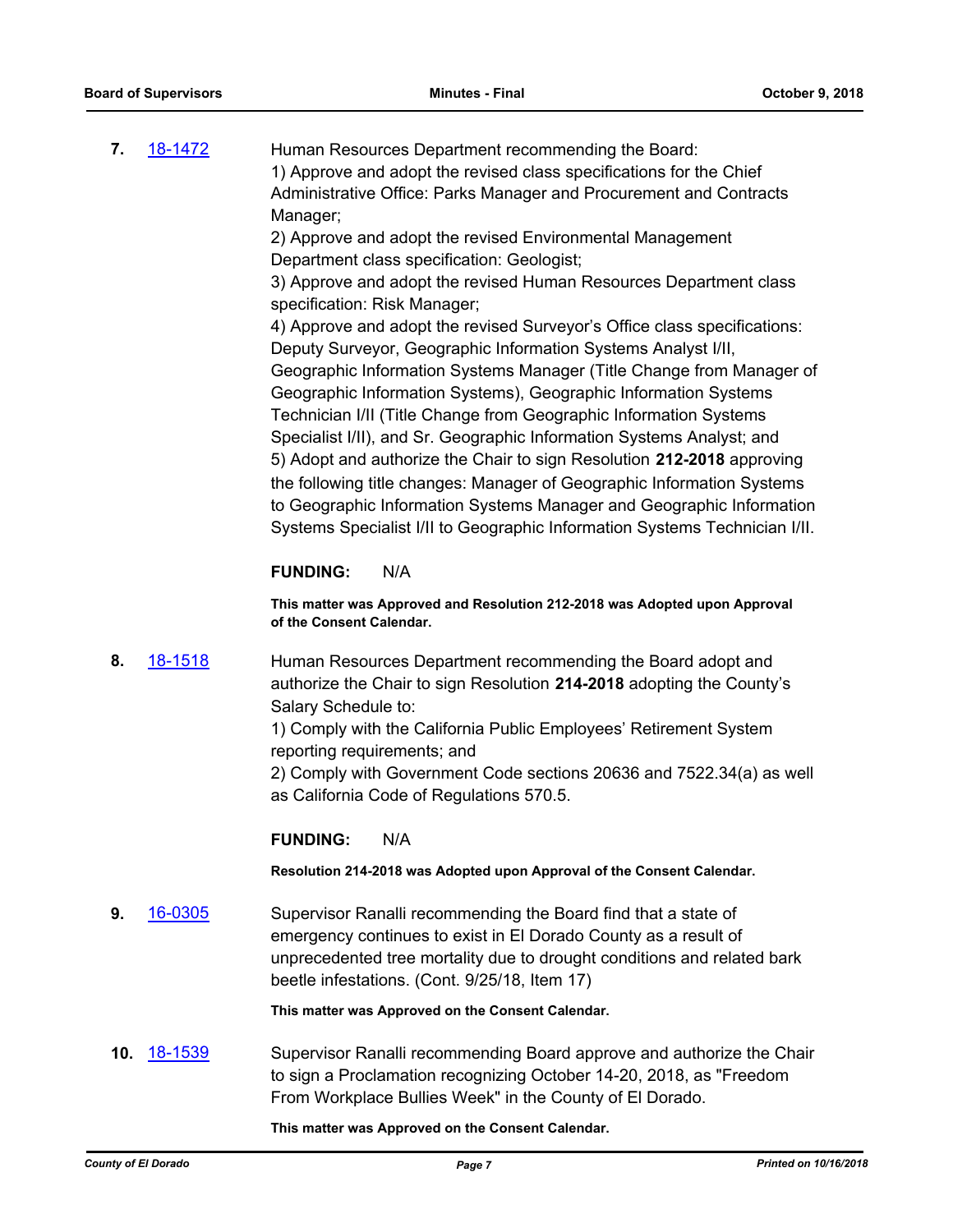| <b>11.</b> 18-1544 | Supervisor Veerkamp and the El Dorado County Office of Education<br>recommending the Board consider the following:        |
|--------------------|---------------------------------------------------------------------------------------------------------------------------|
|                    | 1) Make appointments and reappointments to the 2018/19 El Dorado                                                          |
|                    | County Youth Commission as follows:                                                                                       |
|                    | a) District 1: Rithvik Murali/Oakridge High School (Returning) and Travis<br>Oliver:                                      |
|                    | b) District 2: Grace Silvestrin/Union Mine High School (Returning) and<br>Cassie Giese;                                   |
|                    | c) District 3: Mackaela Pedersen/Charter University Prep (Returning),<br>Amanda Kendler and Alexander Hamilton;           |
|                    | d) District 4: Dane Sheridan/Charter University Prep (Returning) and<br>Maria Sabalsa;                                    |
|                    | e) District 5: Edith Rivera/El Dorado High School (Returning) and Carlos<br>Gonzalez;                                     |
|                    | f) Clerk of the Board: Christian Selden/Charter University Prep<br>(Returning); and                                       |
|                    | 2) Announce the Youth Commission's annual Job Shadow Day at the<br>Board of Supervisor's to be held on November 13, 2018. |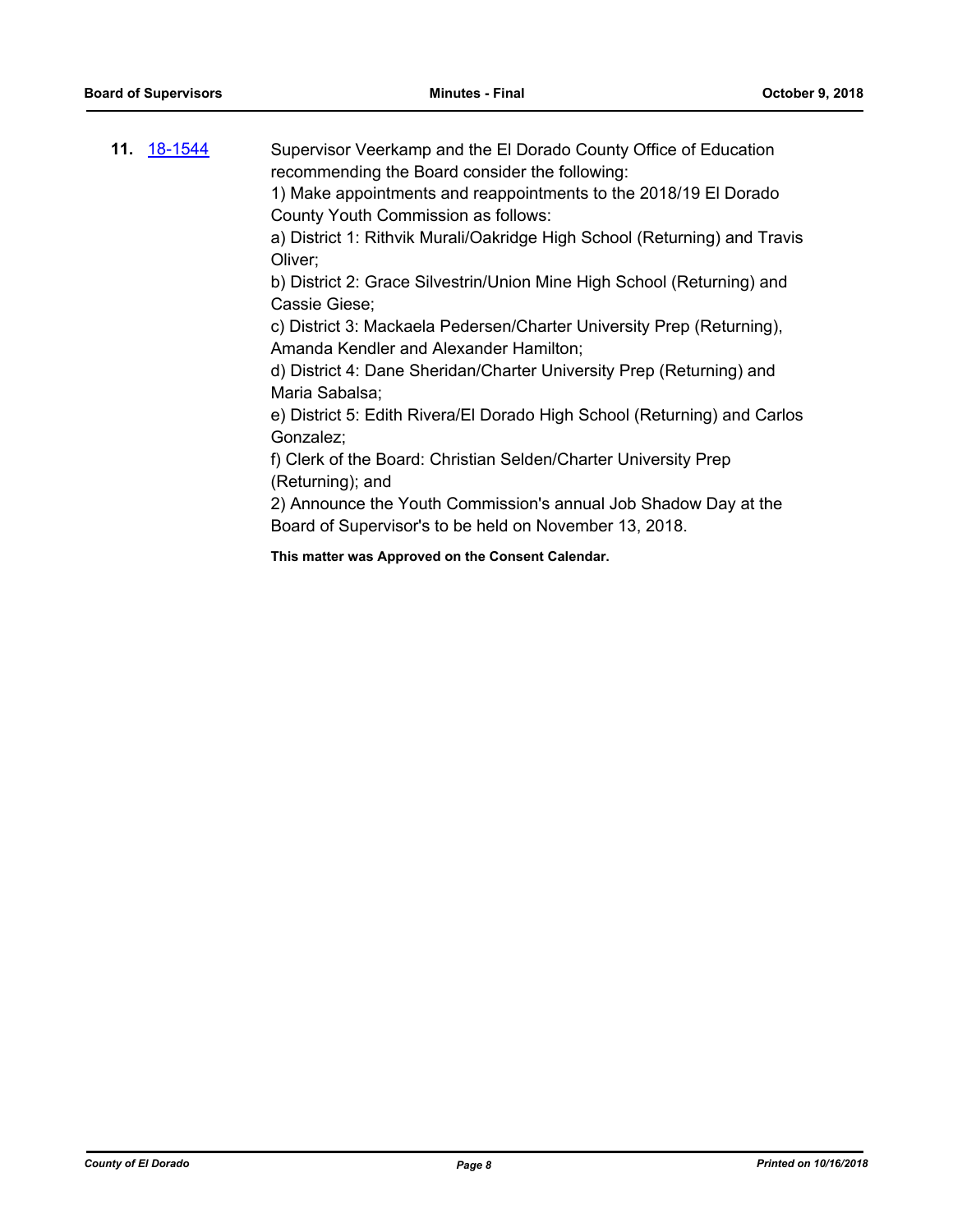#### **HEALTH AND HUMAN SERVICES - CONSENT ITEMS**

**12.** [18-1176](http://eldorado.legistar.com/gateway.aspx?m=l&id=/matter.aspx?key=24526) Health and Human Services Agency recommending the Board: 1) Approve and authorize the Chair to sign Agreement for Services 2518 with Continuing Development Inc., doing business as Choices for Children, for the provision of Child Care Bridge Program for Foster Children Services, effective upon execution through June 30, 2021, with a maximum of \$266,424;

> 2) Find that in accordance with Ordinance section 3.13.030, it is more economical and feasible to engage an independent contractor; and 3) Authorize the Purchasing Agent, or designee. to execute further documents relating to Agreement for Services 2518, including amendments which do not increase the maximum dollar amount or term of the Agreement, and contingent upon approval by County Counsel and Risk Management.

**FUNDING:** State General Fund, leveraged on an annually adjusted basis by Federal funds at a percentage established based on prior fiscal year caseload.

**This matter was Approved on the Consent Calendar.**

**13.** [18-1210](http://eldorado.legistar.com/gateway.aspx?m=l&id=/matter.aspx?key=24561) Health and Human Services Agency recommending the Board: 1) Approve and authorize the Chair to sign Agreement for Services 3284 with MedMark Treatment Centers, for the provision of Narcotic Treatment Program services, effective upon execution through June 30, 2020 with a maximum contractual obligation of \$124,000;

> 2) Find in accordance with County Ordinance Section 3.13.030, it is more economical and feasible to engage an independent contractor for Narcotic Treatment Program services; and

3) Authorize the Purchasing Agent, or designee, to execute further documents relating to Agreement for Services 3284, including amendments which do not increase the maximum dollar amount or term of the Agreement, and contingent upon approval by County Counsel and Risk Management.

**FUNDING:** Estimated to be 50% Federal and 50% Realignment.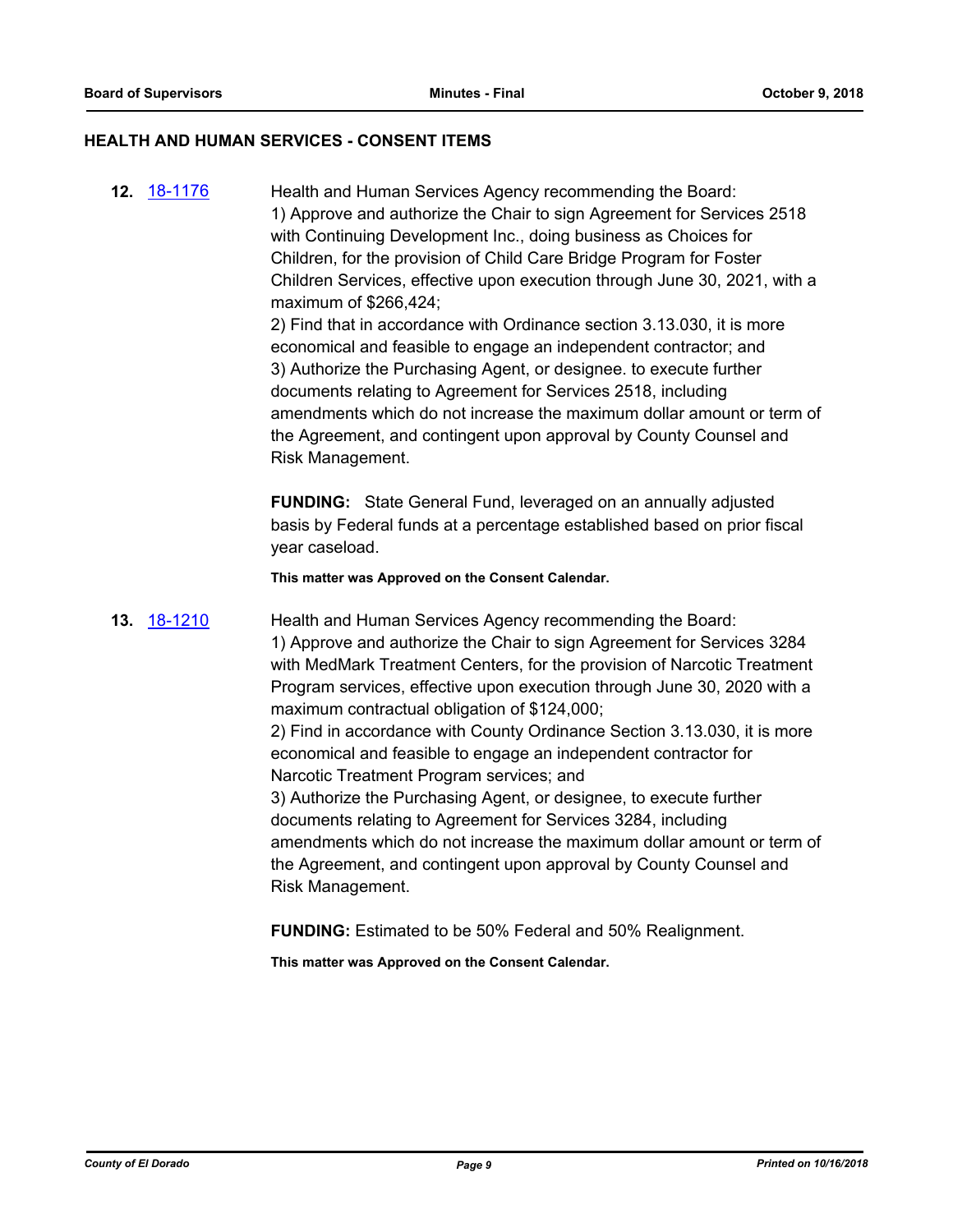**14.** [18-1348](http://eldorado.legistar.com/gateway.aspx?m=l&id=/matter.aspx?key=24699) Health and Human Services Agency recommending the Board: 1) Approve and authorize the Chair to sign Agreement for Services 3320 with BAART Behavioral Health Services, for the provision of Narcotic Treatment Program services, effective upon execution through June 30, 2020 with a maximum contractual obligation of \$124,000; 2) Find in accordance with County Ordinance Section 3.13.030 it is more economical and feasible to engage an independent contractor for Narcotic Treatment Program services; and 3) Authorize the Purchasing Agent, or designee, to execute further documents relating to Agreement for Services 3320, including amendments which do not increase the maximum dollar amount or term of the Agreement, and contingent upon approval by County Counsel and Risk Management.

**FUNDING:** Estimated to be 50% Federal and 50% Realignment.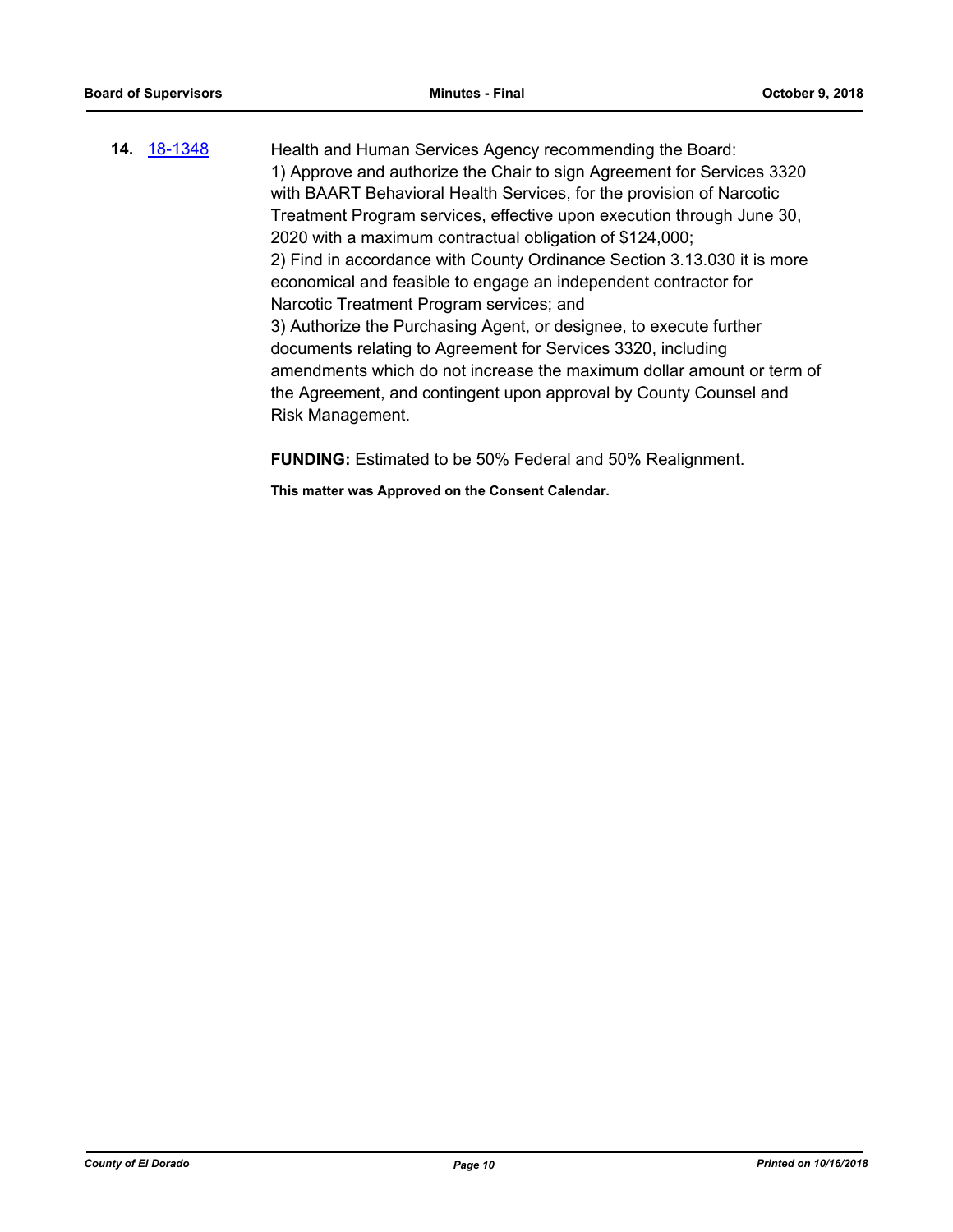#### **LAND USE AND DEVELOPMENT - CONSENT ITEMS**

**15.** [18-1526](http://eldorado.legistar.com/gateway.aspx?m=l&id=/matter.aspx?key=24877) Agriculture Department recommending the Board approve and authorize the Chief Administrative Officer to sign the Attachment C authorizing payment for the Fiscal Year 2018/2019 contribution in the amount of \$252,992 to the University of California Cooperative Extension, which provides services such as 4-H Youth Development Staff, Master Gardener Staff, Natural Resources Advisors, Specialty Crops Advisor and the Forestry Advisor program.

#### **FUNDING:** General Fund.

**This matter was Approved on the Consent Calendar.**

**16.** [18-1527](http://eldorado.legistar.com/gateway.aspx?m=l&id=/matter.aspx?key=24878) Agriculture Department recommending the Board approve and authorize the Chair to sign Cooperative Service Agreement 18-7306-6574-RA (FENIX 3283) with the U.S. Department of Agriculture Animal and Plant Health Inspection Service Wildlife Services (USDA APHIS-WS) and County of El Dorado, for the retroactive term of July 1, 2018 through June 30, 2023 and the Financial Work Plan retroactive term of July 1, 2018 through June 30, 2019 in the amount of \$64,260 for Fiscal Year 2018/2019, for the maintenance of an Integrated Wildlife Damage Management (IWDM) program to protect residents, property, livestock, crops, and natural resources from damage caused by predator and other nuisance wildlife.

**FUNDING:** General Fund and Unclaimed Gas Tax.

**This matter was Approved on the Consent Calendar.**

**17.** [18-0994](http://eldorado.legistar.com/gateway.aspx?m=l&id=/matter.aspx?key=24343) Community Development Services, Department of Transportation, recommending the Board Approve the Final Passage (Second Reading) of Ordinance **5094**, updating County Ordinance 5056, to incorporate text changes to reference annual reporting of real property interests acquired under the authority of said ordinance. (Cont. 9/25/2018, Item 33)

#### **FUNDING:** N/A

**Ordinance 5094 was Adopted upon Approval of the Consent Calendar.**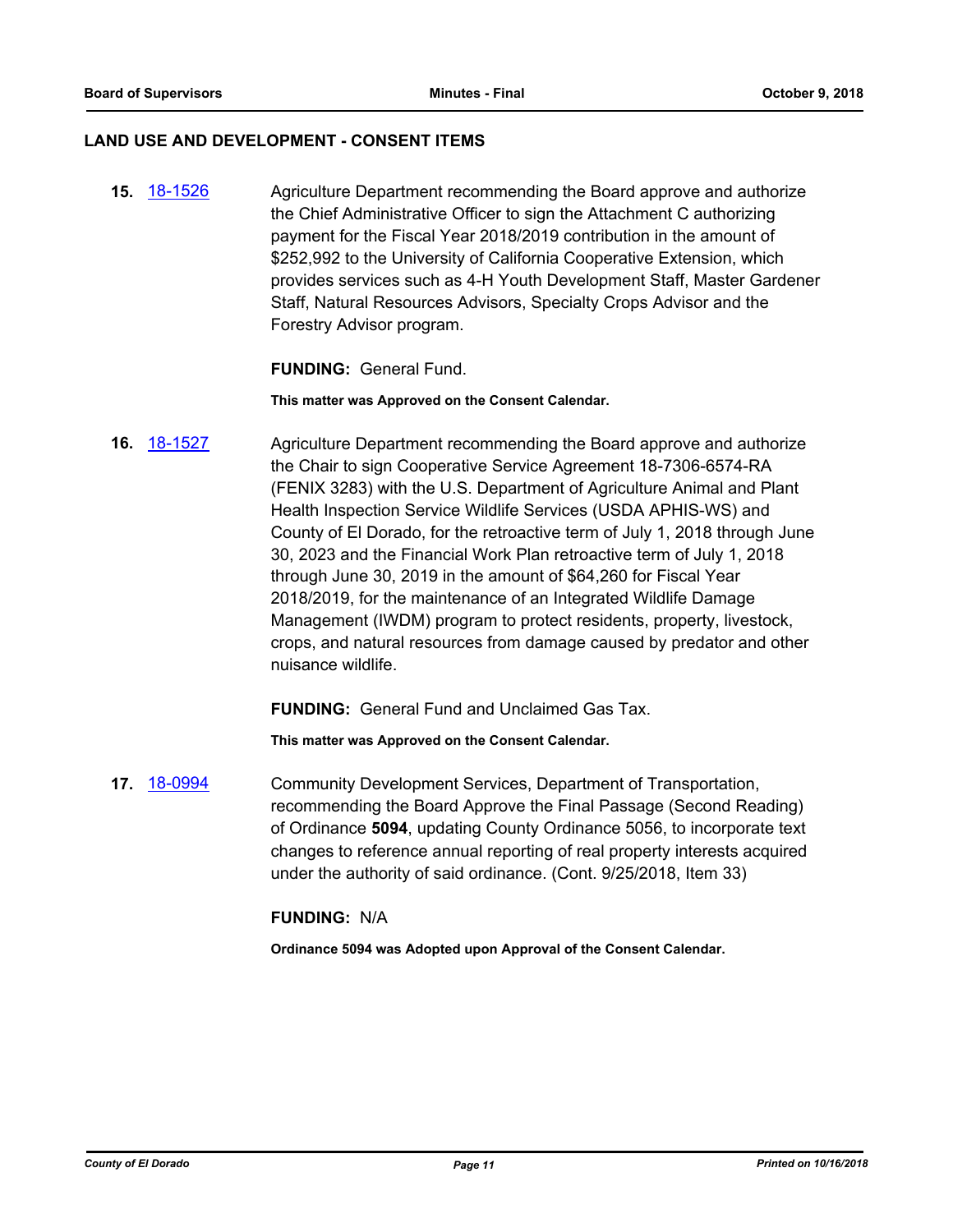**18.** [18-1335](http://eldorado.legistar.com/gateway.aspx?m=l&id=/matter.aspx?key=24686) Community Development Services, Department of Transportation, recommending the Board approve and authorize the Chair to sign Resolution **211-2018** sanctioning the revision to the parking prohibited zones and signage for Hacienda Road, as follows: Add "No Parking Anytime" on the northerly side of Hacienda Road for one hundred ninety (190) feet from Cameron Park Drive (No. 200) and "No Parking Anytime" on Hacienda Road for one hundred thirty-five (135) feet on the southerly side from Cameron Park Drive (No. 200)."

**FUNDING:** Road Fund. (100% - Local)

**Resolution 211-2018 was Adopted upon Approval of the Consent Calendar.**

**19.** [18-1339](http://eldorado.legistar.com/gateway.aspx?m=l&id=/matter.aspx?key=24690) Community Development Services, Department of Transportation, recommending the Board approve and authorize the Chair to sign the First Amendment to Agreement 547 (280-O1810) with California Compaction Equipment, Inc. to increase the compensation amount by \$39,000 for a total not-to-exceed amount of \$99,000, with no change to the term, to provide equipment rental services for various maintenance projects.

> **FUNDING:** Local Discretionary Funds and Road Fund. (No Federal Funding)

**This matter was Approved on the Consent Calendar.**

**20.** [18-1360](http://eldorado.legistar.com/gateway.aspx?m=l&id=/matter.aspx?key=24712) Community Development Services, Department of Transportation, recommending the Board adopt and authorize the Chair to sign Resolution **213-2018** sanctioning a new speed restriction on Silva Valley Parkway, White Rock Road and Hollow Oak Drive.

**FUNDING:** Road Fund.

**Resolution 213-2018 was Adopted upon Approval of the Consent Calendar.**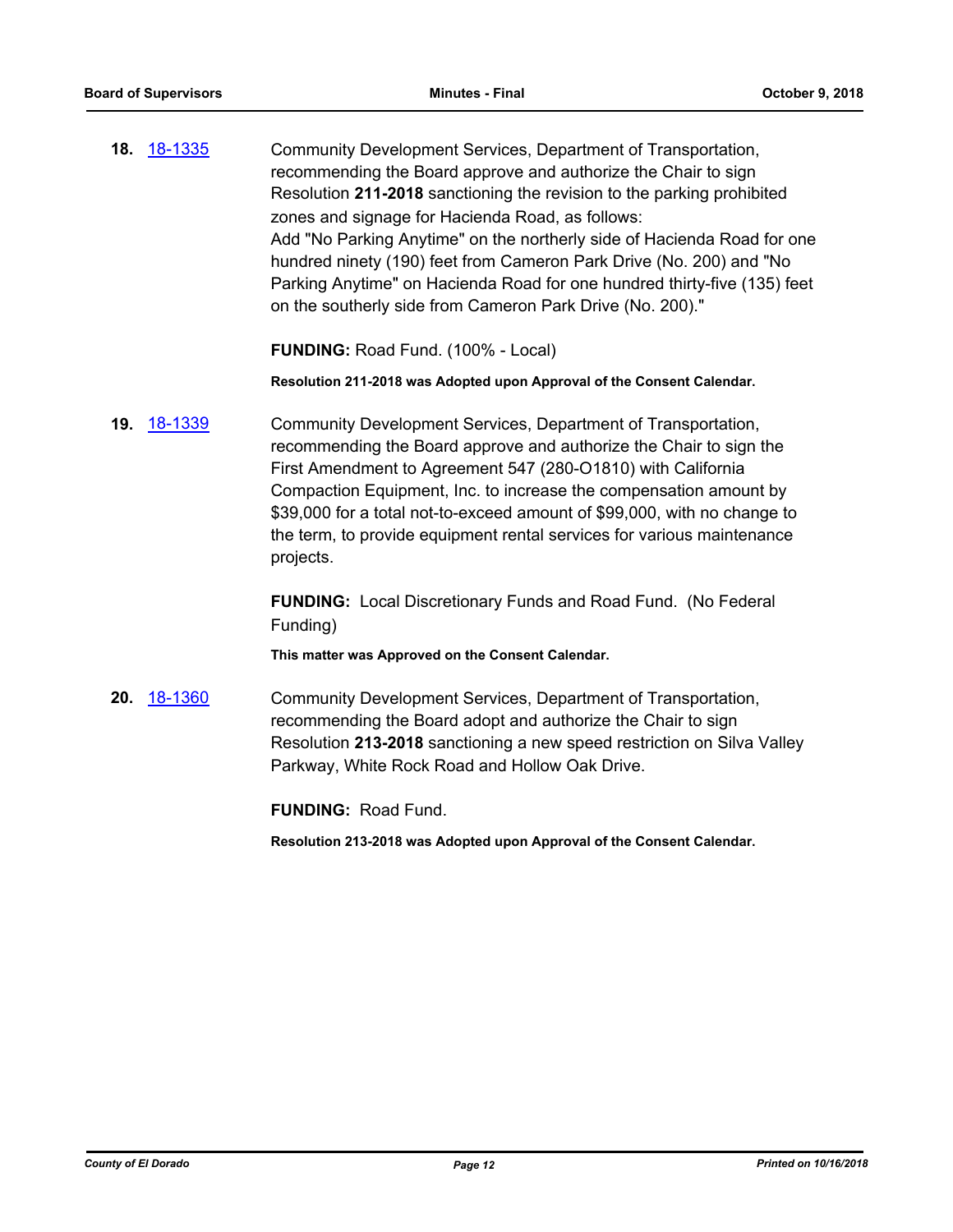| 21. | <u>18-1375</u> | Community Development Services, Department of Transportation,<br>recommending the Board consider the following:<br>1) Approve and authorize the Chair to sign the Notice of Acceptance with<br>Western Engineering Contractors, Inc., for the 2018 Marshall Road<br>Pavement Rehabilitation Project, Contract PW 18-31212, Contract 2932;<br>and<br>2) Approve and authorize the Clerk of the Board to release the Payment<br>and Performance Bonds to the Surety upon notification from the<br>Department of Transportation, after the one-year guarantee period. |
|-----|----------------|--------------------------------------------------------------------------------------------------------------------------------------------------------------------------------------------------------------------------------------------------------------------------------------------------------------------------------------------------------------------------------------------------------------------------------------------------------------------------------------------------------------------------------------------------------------------|
|     |                | FUNDING: Local Discretionary Funds. (100% - Local, Road Fund)                                                                                                                                                                                                                                                                                                                                                                                                                                                                                                      |
|     |                | This matter was Approved on the Consent Calendar.                                                                                                                                                                                                                                                                                                                                                                                                                                                                                                                  |
| 22. | 18-1432        | Community Development Services, Department of Transportation<br>(Transportation), and Human Resources, recommending the Board adopt<br>and authorize the Chair to sign Resolution 217-2018, amending the<br>Authorized Personnel Allocation Resolution 132-2018 to:<br>1) Add 0.2 equivalent Traffic Engineer position to Transportation; and<br>2) Provide authorization to the Director of Human Resources to make, if<br>needed, any technical corrections to the authorized personnel allocations<br>for Transportation.                                       |
|     |                | <b>FUNDING:</b> Various Funding Streams (Road Fund, Permit Fees,<br>Developer Fees, Traffic Impact Fees).                                                                                                                                                                                                                                                                                                                                                                                                                                                          |
|     |                | Resolution 217-2018 was Adopted upon Approval of the Consent Calendar.                                                                                                                                                                                                                                                                                                                                                                                                                                                                                             |
| 23. | 18-1435        | Community Development Services, Department of Transportation,<br>recommending the Board consider the following:<br>1) Accept the subdivision improvements for Thousand Oaks Estates Unit<br>3, TM 05-1398-R as complete as of June 8, 2016; and<br>2) Authorize the Department of Transportation to release the security<br>deposit at this time, acknowledging that the Owner has fulfilled the<br>warranty period.                                                                                                                                               |
|     |                | <b>FUNDING: Developer Funded.</b>                                                                                                                                                                                                                                                                                                                                                                                                                                                                                                                                  |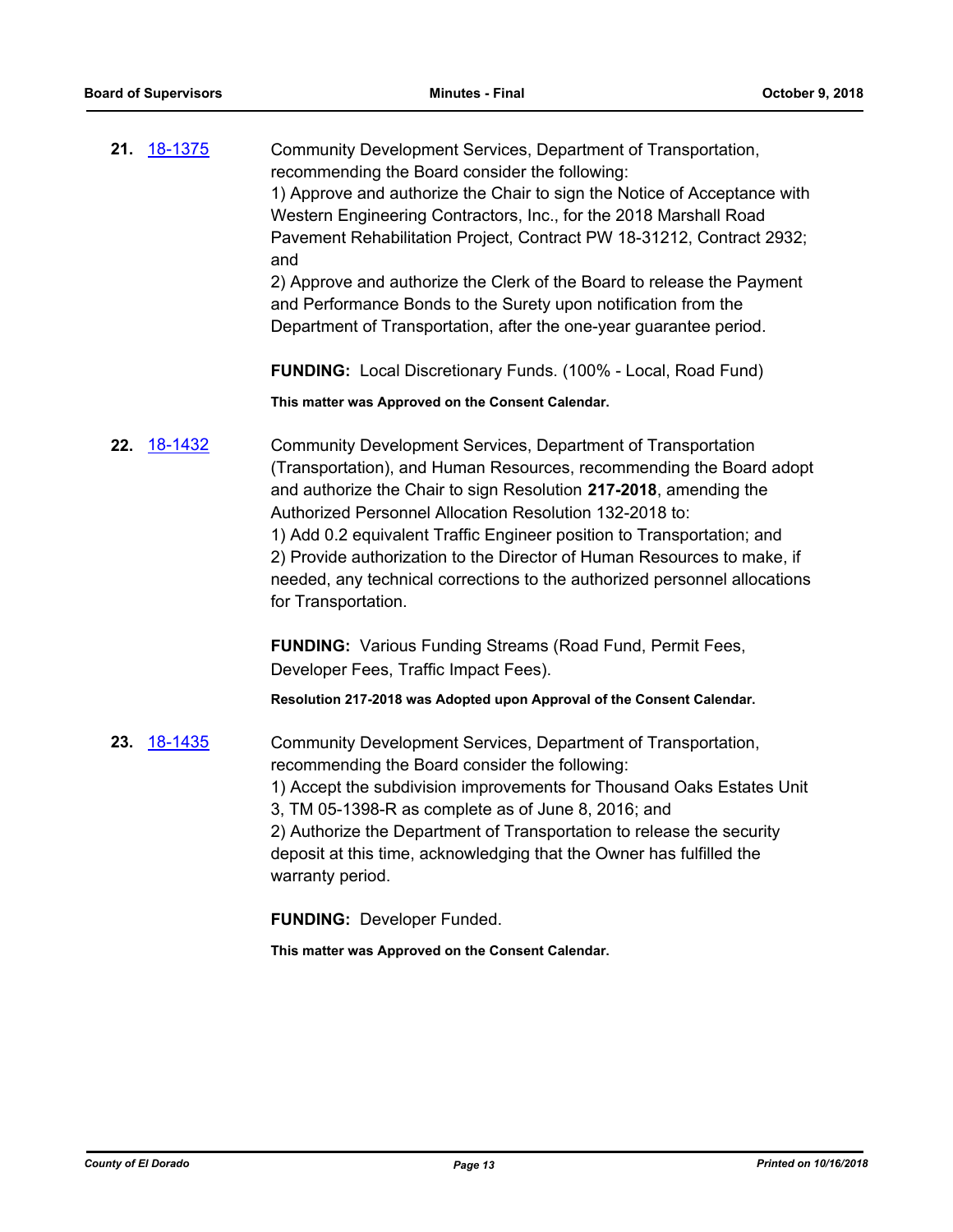**24.** [18-1437](http://eldorado.legistar.com/gateway.aspx?m=l&id=/matter.aspx?key=24789) Community Development Services, Department of Transportation, recommending the Board: 1) Approve and authorize the Director of Transportation to sign Amendment 1 to State of California Standard Agreement 17R245000 between the County and the State Department of California Highway Patrol to update the Scope of Work to allow for any traffic control related services requested and not just construction projects, with no change to the term or the not to exceed amount of the Agreement; and 2) Authorize the Director of Transportation to execute any future Amendments that do not increase the dollar amount or change the term of the Agreement.

**This matter was Approved on the Consent Calendar.**

**25.** [18-1546](http://eldorado.legistar.com/gateway.aspx?m=l&id=/matter.aspx?key=24897) Community Development Services, Department of Transportation, recommending the Board authorize the Department of Transportation to enter into negotiations with the owner(s), or their designated representative, of APN 119-080-23 and APN 119-080-12, which are located in El Dorado Hills off City Lights Drive in the Bass Lake Hills Specific Plan area, and appoint Tanna Reynoso, Associate Right-of-Way Agent, as the real estate negotiator on behalf of the County.

**FUNDING:** Traffic Impact Mitigation Fees (100%). (Local Funds)

**This matter was Approved on the Consent Calendar.**

**26.** [18-0352](http://eldorado.legistar.com/gateway.aspx?m=l&id=/matter.aspx?key=23695) Community Development Services, Planning and Building Department, submitting for approval the Large Lot Final Map (TM08-1463-F) for La Cañada Subdivision, creating a total of eight large lots for financing purposes consisting of six residential lots and two lettered lots on the 143-acre property. The property, identified as Assessor's Parcel Numbers 126-100-18 and 110-020-12, located on the west side of Salmon Falls Road, approximately 1,000 feet north of the intersection with Kaila Way, in the El Dorado Hills area, and recommending the Board approve Large Lot Final Map (TM08-1463-F) for La Cañada Subdivision. (Supervisorial District 4).

# **FUNDING:** N/A

#### **Applicant requesting this matter be Continued off Calendar.**

**This matter was Continued off Calendar upon Approval of the Consent Calendar.**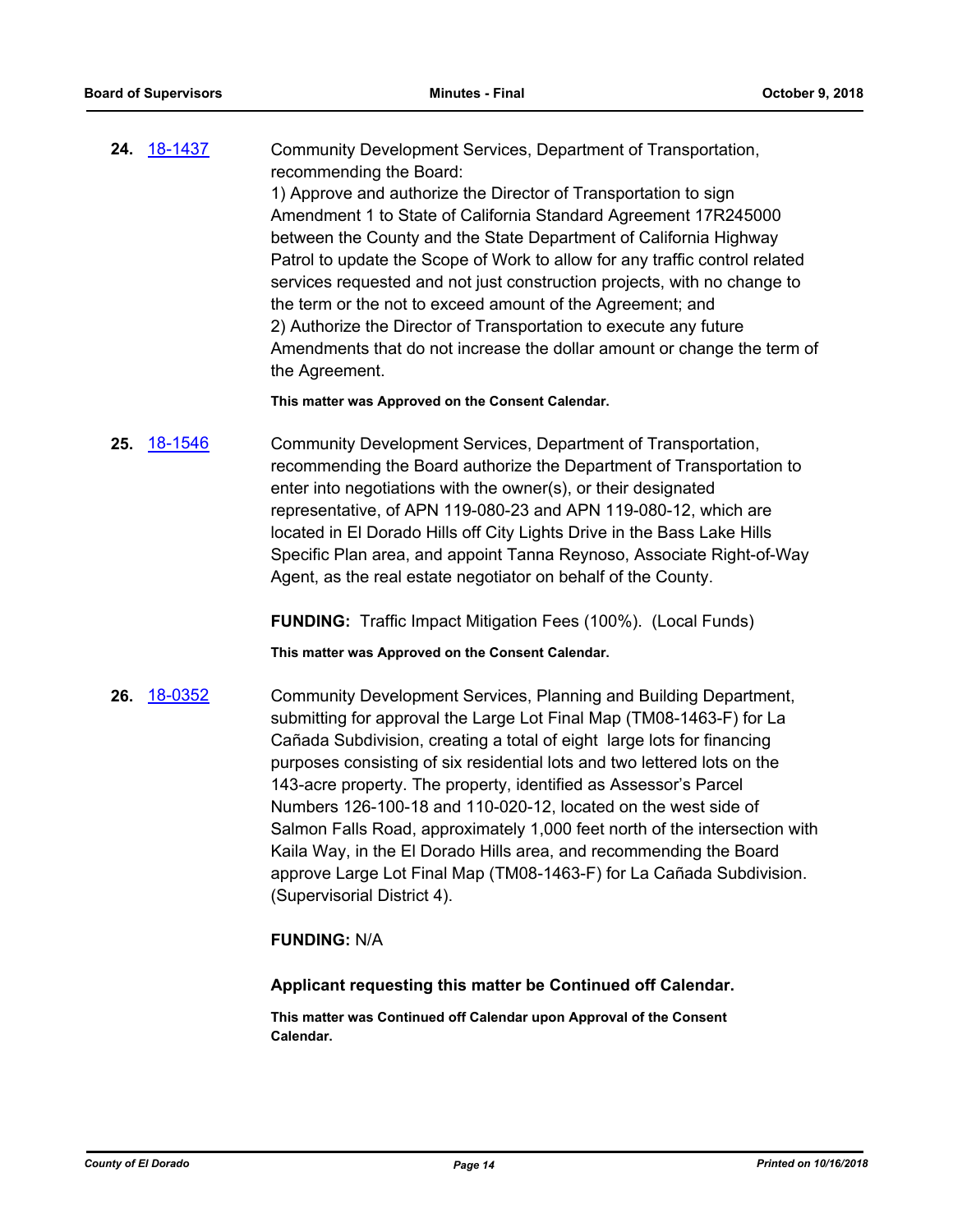**27.** [18-1513](http://eldorado.legistar.com/gateway.aspx?m=l&id=/matter.aspx?key=24864) Community Development Services, Planning and Building Department, submitting for approval Final Map (TM-F18-0004) for Hawk View Unit 1 (TM00-1371-R), creating 59 residential lots, ranging in size from .162 to 4.359 acres, one large lot, and six lettered lots, on property identified by Assessor's Parcel Number 115-040-16, located on the northwest side of the intersection of Hawk View Road and Bass Lake Road, in the El Dorado Hills area, and recommending the Board consider the following: 1) Approve the Final Map (TM-F18-0004) for Hawk View Unit 1 (TM00-1371-R); and 2) Approve and authorize the Chair to sign the Agreement to Make Subdivision Improvements. (Supervisorial District 1)

**FUNDING:** Developer funded subdivision improvements.

**This matter was Approved on the Consent Calendar.**

**28.** [18-1430](http://eldorado.legistar.com/gateway.aspx?m=l&id=/matter.aspx?key=24782) Community Development Services, Planning and Building Department, Long Range Planning recommending that the Board authorize the Chair to sign the updated Memorandum of Understanding between El Dorado County and the Tahoe Regional Planning Agency, which includes additional delegated permitting authority to the County with the goal to provide enhanced customer service.

**FUNDING:** No funding associated with this item.

**This matter was Approved on the Consent Calendar.**

29. [18-1386](http://eldorado.legistar.com/gateway.aspx?m=l&id=/matter.aspx?key=24738) Surveyor's Office recommending the Board: 1) Acknowledge and consent to the making of an Irrevocable Offer of Dedication For Road Right Of Way And Public Service Easement, on Assessor's Parcel number 119-100-60 (Formerly 119-100-57); and 2) Authorize the Chair to sign the Consent to Offer Of Dedication and to record the Irrevocable Offer of Dedication with the Consent attached. Authorization for recording said Offer is pursuant to Government Code Section 7050.

# **FUNDING:** N/A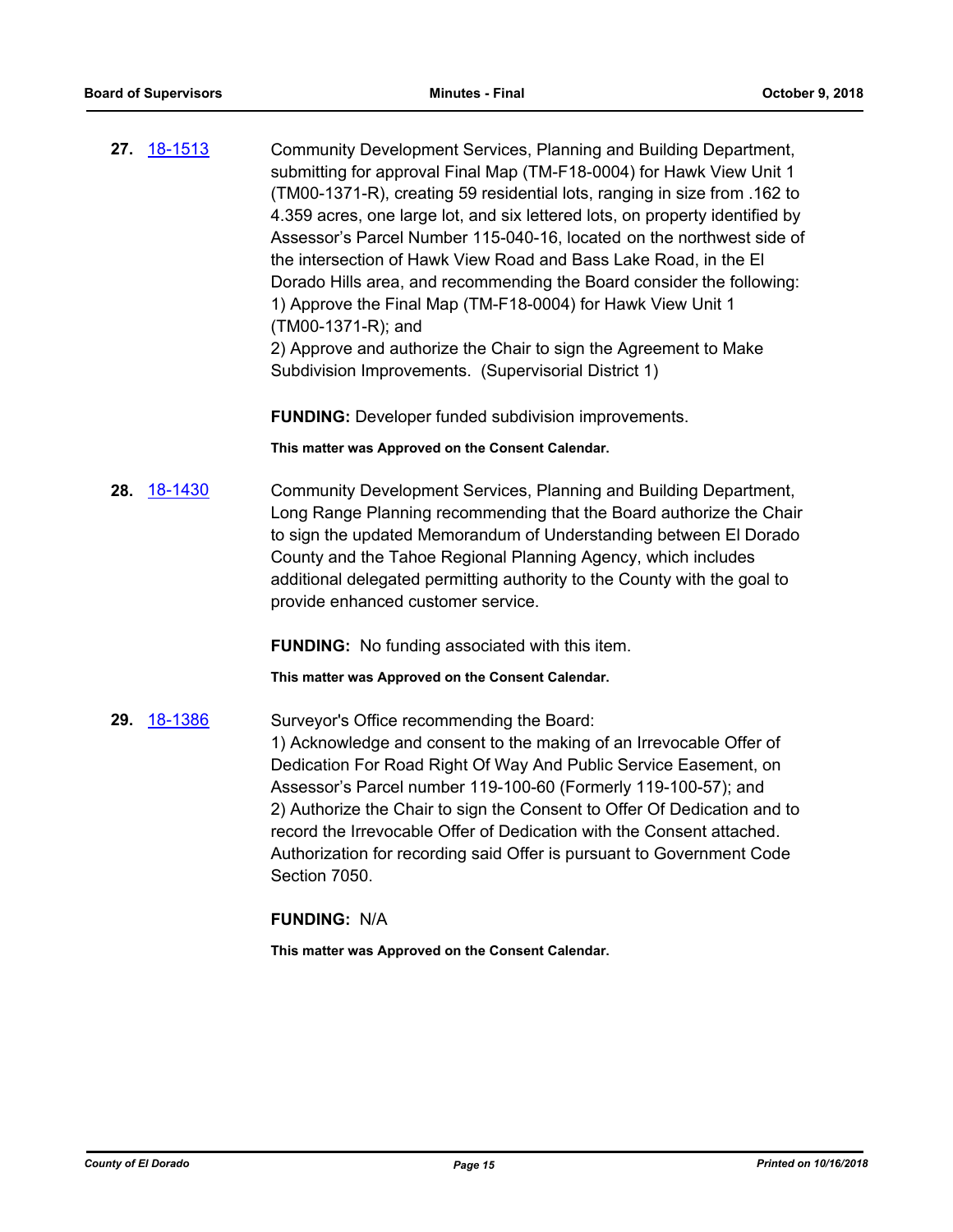**30.** [18-1512](http://eldorado.legistar.com/gateway.aspx?m=l&id=/matter.aspx?key=24863) Surveyor's Office recommending the Board: 1) Acknowledge and consent to the making of an Irrevocable Offer of Dedication For Road Right Of Way, Landscape and Public Service Easements, on Assessor's Parcel number 119-100-21; and 2) Authorize the Chair to sign the Consent to Offer Of Dedication and to record the Irrevocable Offer of Dedication with the Consent attached. Authorization for recording said Offer is pursuant to Government Code Section 7050.

#### **FUNDING:** N/A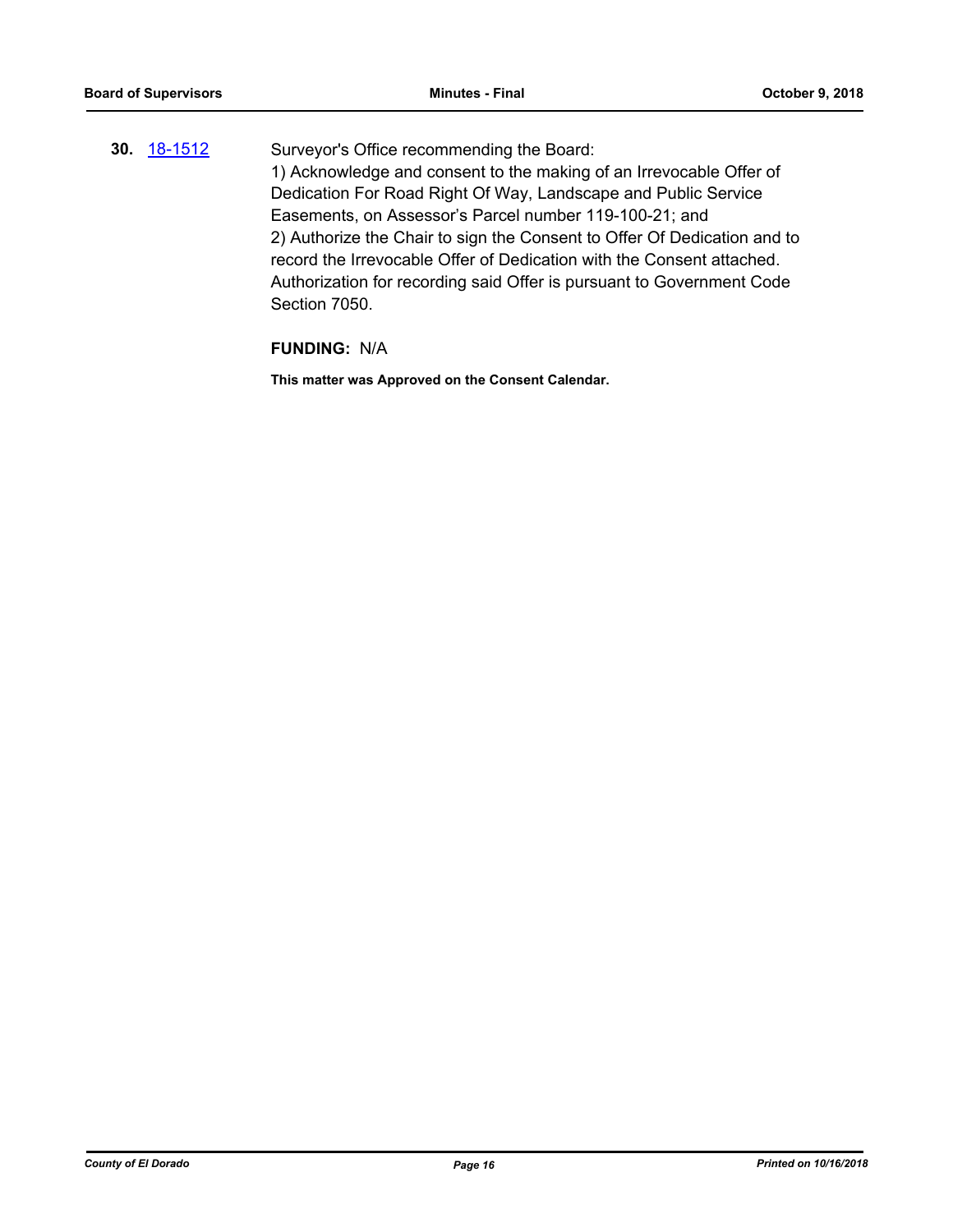# **LAW AND JUSTICE - CONSENT ITEMS**

**31.** [18-1448](http://eldorado.legistar.com/gateway.aspx?m=l&id=/matter.aspx?key=24800) District Attorney recommending the Board 1) Approve the use of Supplemental Local Law Enforcement Funds for the purchase firearm lighting, ballistic vests and hand held radios with software Licenses; 2) Approve and authorize the Chair to sign a budget transfer increasing revenue and appropriations within the District Attorney's budget by \$111,600 (4/5 vote required); and 3) Approve the addition of 16 Motorola APX8000 Hand Held Radios to the District Attorney's Fiscal Year 2018-19 Fixed Asset List.

**FUNDING:** Supplemental Local Law Enforcement Funds.

**This matter was Approved on the Consent Calendar.**

# **END CONSENT CALENDAR**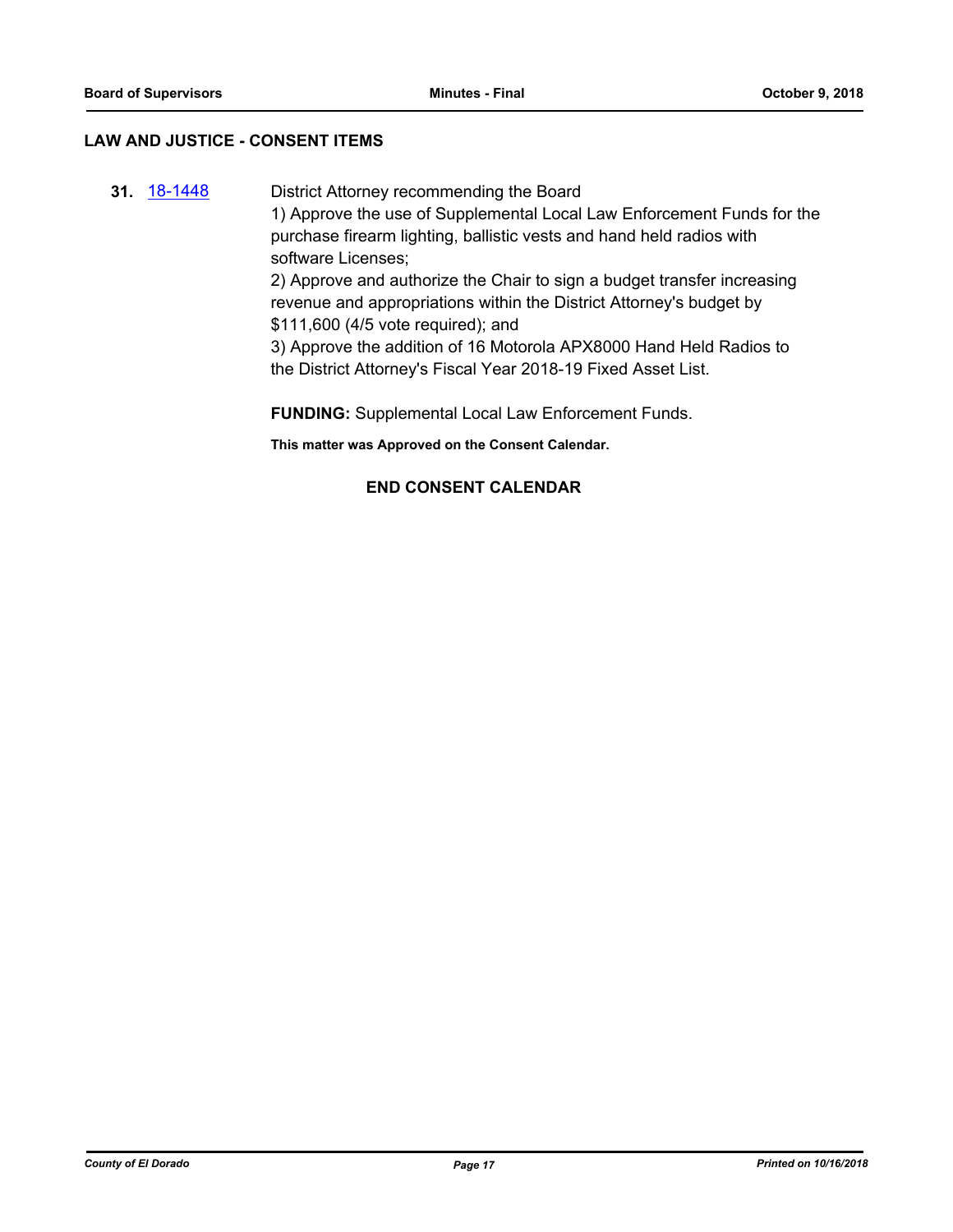### **DEPARTMENT MATTERS**

**32.** [18-1398](http://eldorado.legistar.com/gateway.aspx?m=l&id=/matter.aspx?key=24750) Health and Human Services Agency recommending the Board: 1) Approve and authorize the Chair to sign Amendment I to Agreement for Services 3132 with Nelson S. Jacinto doing business as Grace Home II, a licensed residential care facility for the elderly, for the provision of long-term, twenty-four hour program and facilities for mentally ill adults, for a term retroactive to June 1, 2018 through September 30, 2021, with a maximum contractual obligation of \$220,000; 2) Find that the County does not possess the facilities or personnel for adult residential treatment and has determined, in accordance with County Ordinance Section 3.13.030, it is more economical and feasible to engage an independent contractor for these services; 3) Authorize the Director of the Health and Human Services Agency to sign the termination letter for Agreement for Services 485-S1711 with Danilo and Gloria Ibanez, doing business as Grace Home; and 4) Authorize the Purchasing Agent, or designee, to execute further documents relating to Agreement for Services 3132, including amendments which do not increase the maximum dollar amount or term of the Agreement, and contingent upon approval by County Counsel and Risk Management. (Est. Time: 5 Min.)

**FUNDING:** 100% Mental Health Realignment.

**A motion was made by Supervisor Veerkamp, seconded by Supervisor Hidahl to Approve this matter. Supervisor Frentzen registered a No vote based on the Agreement being retroactive.**

- **Yes:** 4 Veerkamp, Ranalli, Novasel and Hidahl
- **Noes:** 1 Frentzen
- **33.** [18-1415](http://eldorado.legistar.com/gateway.aspx?m=l&id=/matter.aspx?key=24767) Public Defender recommending the Board approve and authorize the Purchasing Agent to sign Agreement 3055 with The Regents of the University of California acting on behalf of University of California, Davis Health in the amount of \$11,600 with an effective date retroactive to May 4, 2018 through March 3, 2019 for the provision of expert witness consultation and testimony. (Est. Time: 5 Min.)

**FUNDING:** General Fund.

**A motion was made by Supervisor Hidahl, seconded by Supervisor Novasel to Approve this matter. Supervisor Frentzen registered a No vote based on the Agreement being retroactive.**

**Yes:** 4 - Veerkamp, Ranalli, Novasel and Hidahl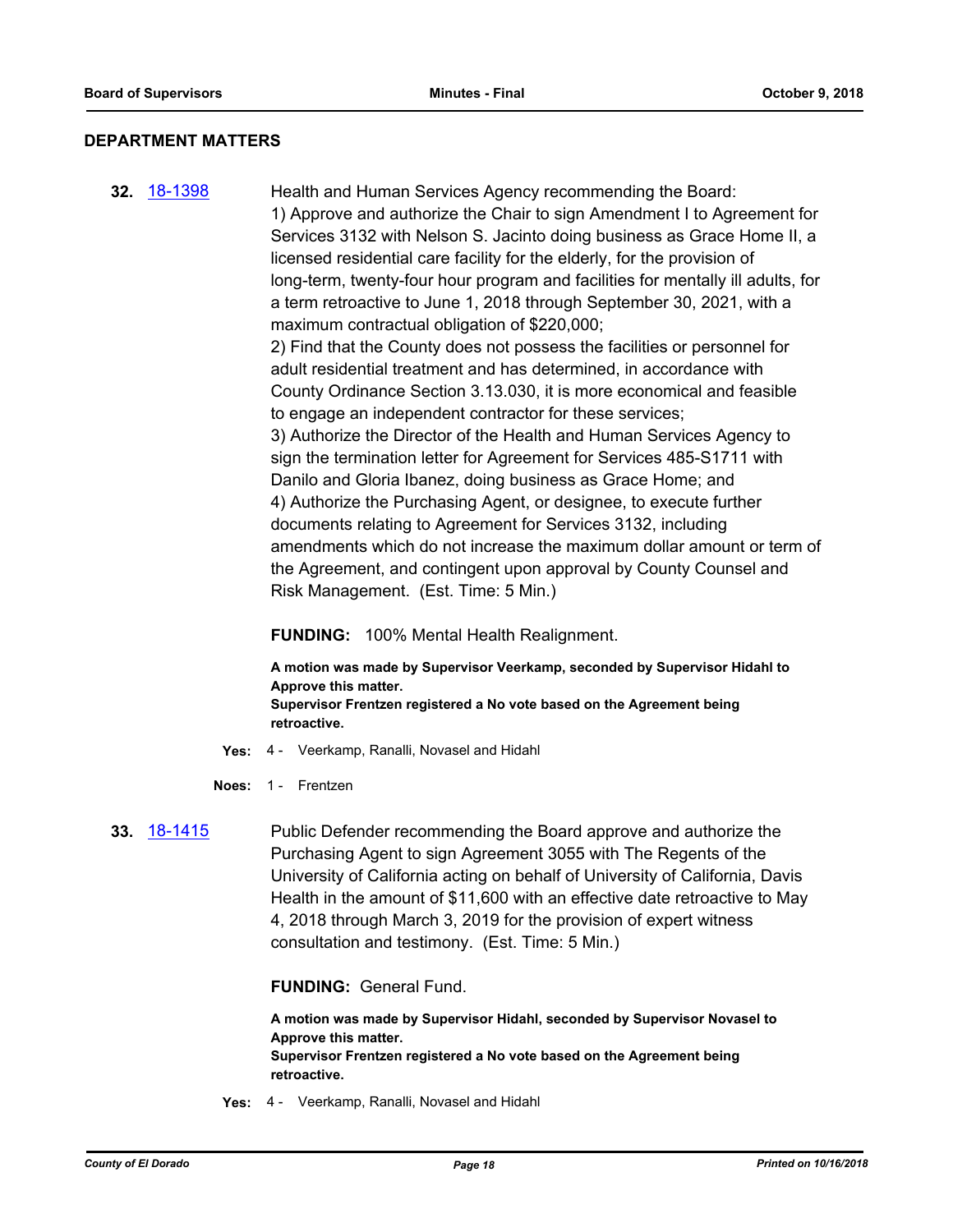#### **Noes:** 1 - Frentzen

**34.** [18-1541](http://eldorado.legistar.com/gateway.aspx?m=l&id=/matter.aspx?key=24892) Chief Administrative Office and Human Resources Department recommending the Board:

> 1) Approve and authorize the Chief Administrative Officer to sign the attached Actuarial Services and Technology Licensing Agreement with GovInvest Inc., in the total amount of \$109,250, for a term effective upon execution and extending for five years, with annual fees of \$19,750 and a one-time implementation fee of \$10,500 to be paid up-front in order to take advantage of a price reduction;

> 2) Approve and authorize the Chief Administrative Officer to sign the attached Labor Costing Technology Licensing Agreement with AdastraGov Inc., in the total amount of \$91,250, for a term effective upon execution and extending for five years, with annual fees of \$15,750 and a one-time implementation fee of \$12,500 to be paid up-front in order to take advantage of a price reduction; and

> 3) Approve and authorize the Chair to sign a budget transfer increasing Software Licenses appropriations in the Human Resources Department by \$200,500 in order to cover the cost of the up-front payment, and decreasing the Appropriation for Contingency by \$200,500 to balance, and directing that the Appropriation for Contingency be restored with final amendment changes based on year-end fund balance available. (Est. Time: 15 Min.)

**FUNDING:** General Fund, with partial cost recovery in future years through the A-87 Cost Plan.

*Public Comment: J. Copeland*

**A motion was made by Supervisor Veerkamp, seconded by Supervisor HIdahl to Approve this matter.**

**Yes:** 5 - Veerkamp, Frentzen, Ranalli, Novasel and Hidahl

# **35.** [18-1552](http://eldorado.legistar.com/gateway.aspx?m=l&id=/matter.aspx?key=24903) Chief Administrative Office recommending the Board:

1) Adopt Policy J-8 (Special District Impact Fee Offset for Non-Residential Business Development); and 2) Adopt and authorize the Board Chair to sign Resolution **218-2018**  providing the Chief Administrative Officer the delegated authority to implement Policy J-8, including the authority to negotiate and approve the allocation of special district impact fee offset incentives up to \$20,000 for non-residential business development. (Est. Time: 15 Min.)

**FUNDING:** Economic Development funding received from Transient Occupancy Tax.

**A motion was made by Supervisor Hidahl, seconded by Supervisor Veerkamp to Approve this matter and Adopt Resolution 218-2018**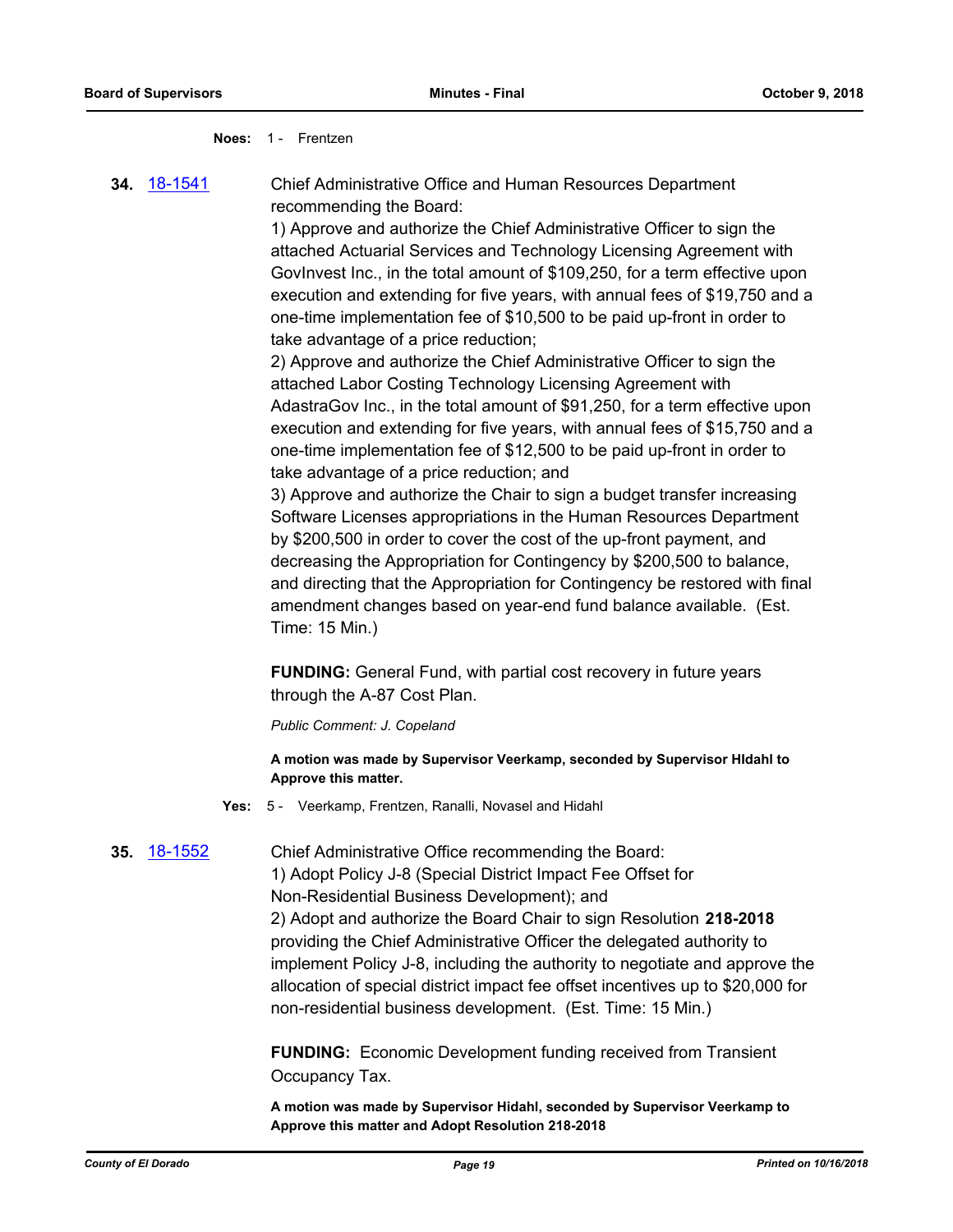**Yes:** 5 - Veerkamp, Frentzen, Ranalli, Novasel and Hidahl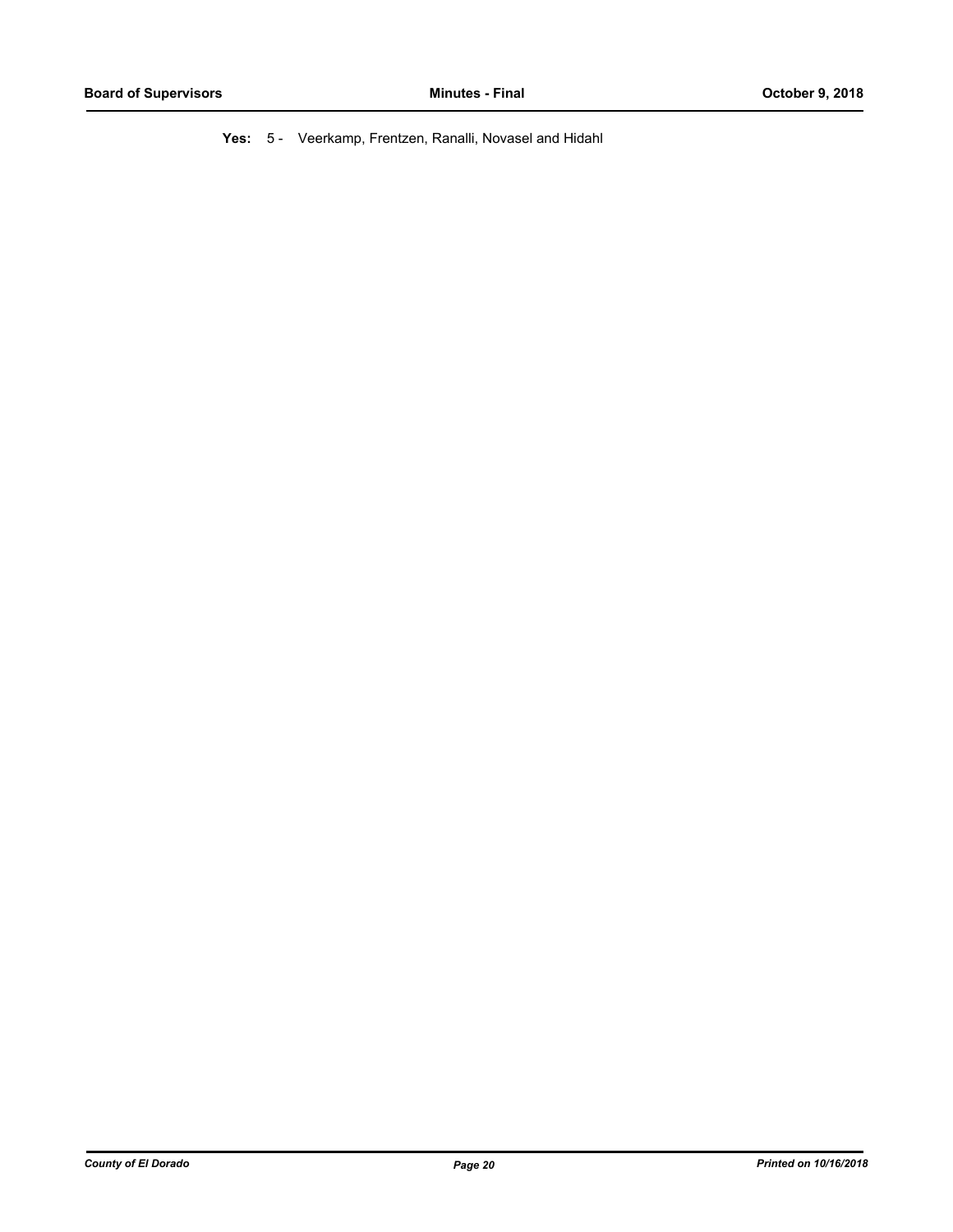#### **10:30 A.M. - TIME ALLOCATION**

**36.** [18-1535](http://eldorado.legistar.com/gateway.aspx?m=l&id=/matter.aspx?key=24886) Supervisor Ranalli recommending the Board: 1) Receive and file presentation provided by Mary Cory, Museum Administrator, El Dorado County Historical Museum, recognizing the community volunteers who dedicate their time and knowledge to support the El Dorado County Historical Museum; and 2) Approve and authorize the signatures of all five Board members on a Proclamation recognizing these volunteers for their service. (Est. Time: 15 Min).

*Public Comment: J. McGovern, L. Brent-Bumb*

**Supervisor Ranalli read the Proclamation. A motion was made by Supervisor Ranalli, seconded by Supervisor Frentzen to Approve this matter.**

- **Yes:** 5 Veerkamp, Frentzen, Ranalli, Novasel and Hidahl
- **37.** [18-1400](http://eldorado.legistar.com/gateway.aspx?m=l&id=/matter.aspx?key=24752) HEARING Chief Administrative Office, recommending the Board of Supervisors consider the following:

1) Adopt and authorize the Chair to sign Resolution **205-2018**, establishing fees for vacation home rental (VHR) inspection pilot program; 2) Direct that VHR's be inspected upon permit issuance and biannually thereafter; and

3) Disband the VHR ad hoc committee. (Est. Time: 20 Min.)

**Supervisor Ranalli opened the hearing and upon conclusion of the public comment period, closed the hearing. A motion was made by Supervisor Hidahl, seconded by Supervisor Novasel to Approve this matter and Adopt Resolution 205-2018.**

**Yes:** 5 - Veerkamp, Frentzen, Ranalli, Novasel and Hidahl

# **11:00 A.M. - TIME ALLOCATION**

**38.** [18-1461](http://eldorado.legistar.com/gateway.aspx?m=l&id=/matter.aspx?key=24813) Health and Human Services Agency recommending the Board approve and authorize the Chair to sign a Proclamation recognizing October 2018 as "Car-Lite Month" in the County of El Dorado. (Est. Time: 5 Min.)

#### **FUNDING:** N/A

**Supervisor Ranalli read the Proclamation. A motion was made by Supervisor Ranalli, seconded by Supervisor Veerkamp to Approve this matter.**

**Yes:** 5 - Veerkamp, Frentzen, Ranalli, Novasel and Hidahl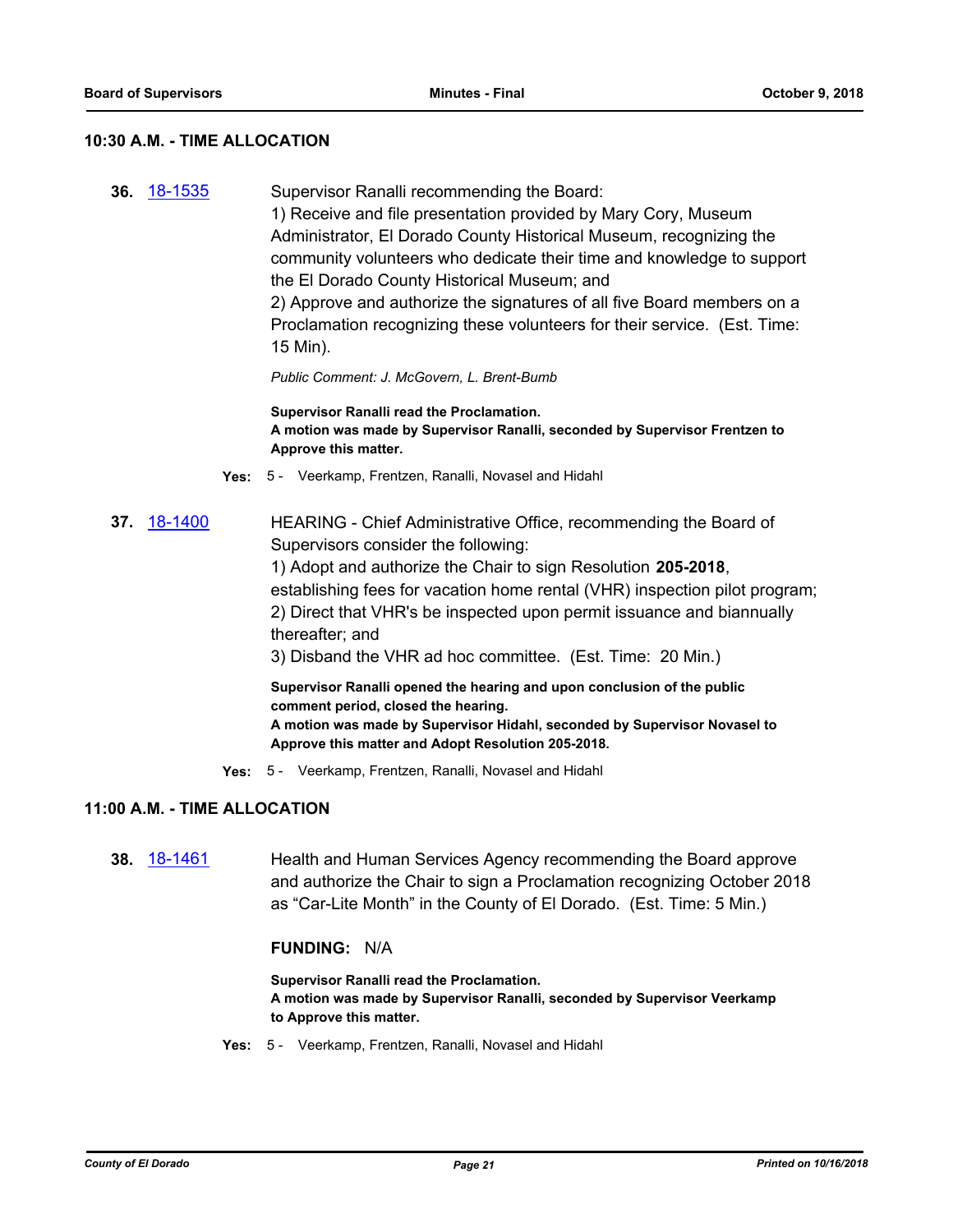**39.** [18-1534](http://eldorado.legistar.com/gateway.aspx?m=l&id=/matter.aspx?key=24885) Supervisor Ranalli recommending Board receive and file presentation by Dr. Ed Manansala, County Superintendent of Schools, El Dorado County Office of Education, providing an update to the Board and members of the public on the State of Education in the County of El Dorado. (Est. Time: 15 Min.)

*Public Comment: P. Charles-Heathers, L. Brent-Bumb*

**Received and Filed.**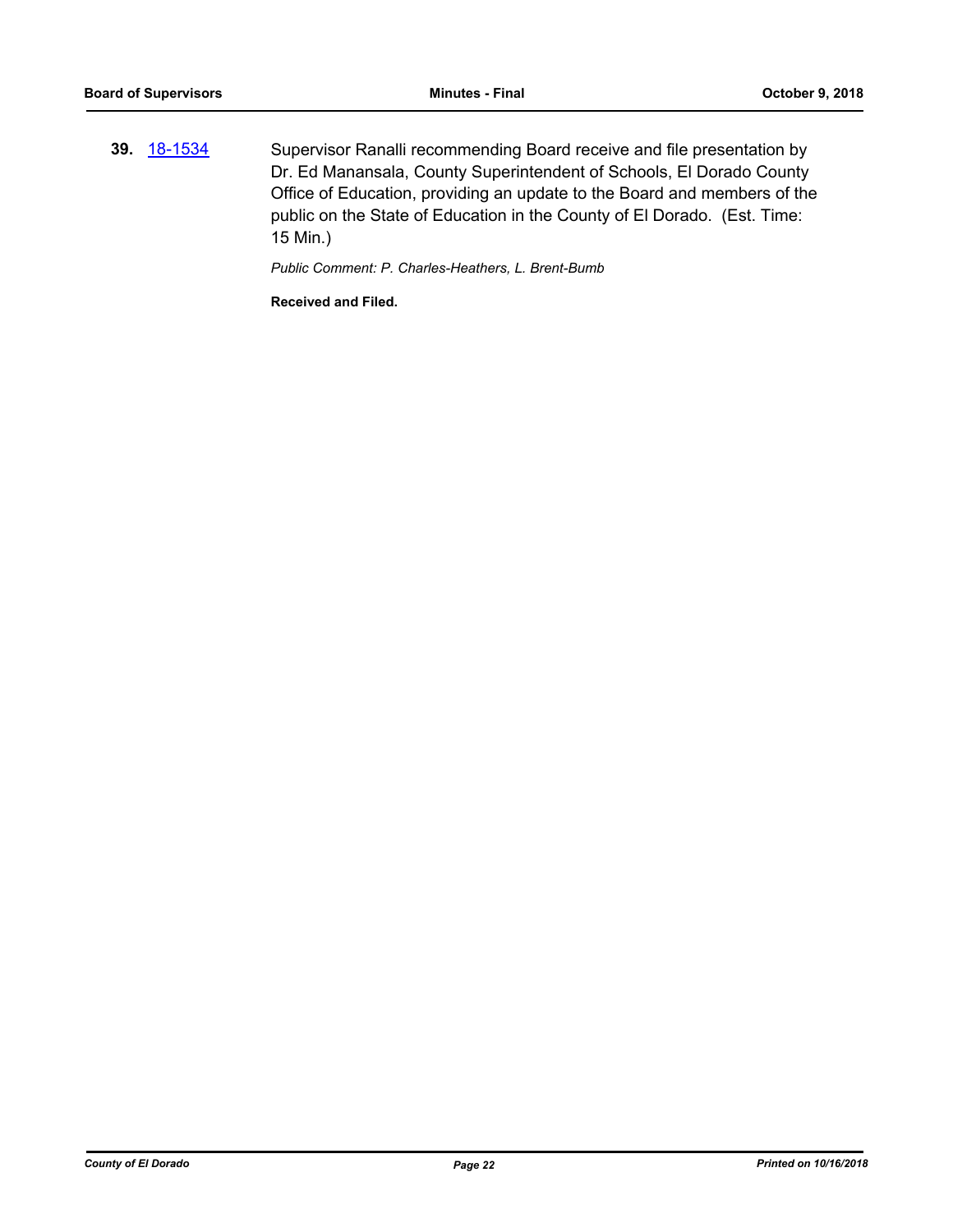#### **1:00 P.M. - TIME ALLOCATION**

**40.** [18-1497](http://eldorado.legistar.com/gateway.aspx?m=l&id=/matter.aspx?key=24848) HEARING - To consider a request submitted by the El Dorado Hills Townhouses Association appealing the Planning Commission's August 23, 2018 approval of Design Review Revision DR-R18-0001/Saratoga Retail Phase 2 to allow reducing the square footage by 6,883 square feet, and revising building 3 to include a drive-thru aisle to DR08-0003/The Shops at El Dorado Hills, which was approved by the Planning Commission on January 22, 2009 on property identified by Assessor's Parcel Numbers 120-690-07 and 120-690-08, consisting of 1.71 acres, in the El Dorado Hills area; and staff recommending the Board take the following actions: 1) Approve the project thereby denying the appeal by the El Dorado Hills Townhouses Association based on the Findings (Attachment C) and subject to the Conditions of Approval (Attachment D); and 2) Adopt the Mitigated Negative Declaration based on the Initial Study prepared by staff (Attachment E) (Est. Time: 2 Hr. called with 18-1498) (Supervisorial District 1) *Public Comment: M. Barks, K. Anda, R. Montose, E. Lesley, J. Eno, R. Eno, D.* 

*Sugihara, K. Slone, K. Schultz, M. Kelly, L. Bentani, K. Payne*

**Items 40 and 41 were heard together. Supervisor Ranalli opened the hearing and upon conclusion of the public comment period, closed the hearing.**

**A motion was made by Supervisor Hidahl to disagree with staff's recommendation and Approve the appeals as submitted. Motion failed for lack of a second.**

**A motion was made by Supervisor Veerkamp, seconded by Supervisor Novasel to:**

**1) Approve the project thereby denying the appeal by the El Dorado Hills Townhouses Association based on the Findings (Attachment C) and subject to the Conditions of Approval (Attachment D); and**

**2) Adopt the Mitigated Negative Declaration based on the Initial Study prepared by staff (Attachment E).**

**Staff was directed to verify that the County has maintained County landscaping and installed double-pane windows on the adjacent townhouses in accordance with mitigation measures for the El Dorado Hills Boulevard Interchange / Saratoga Way Realignment Project. Staff was further directed to include in the Conditions of Approval a requirement to install mature trees or to increase the height of the sound wall in the area across from the subject project's encroachment onto Saratoga Way, in order to minimize the effects of headlights from cars leaving the project site.**

**Yes:** 4 - Veerkamp, Frentzen, Ranalli and Novasel

**Noes:** 1 - Hidahl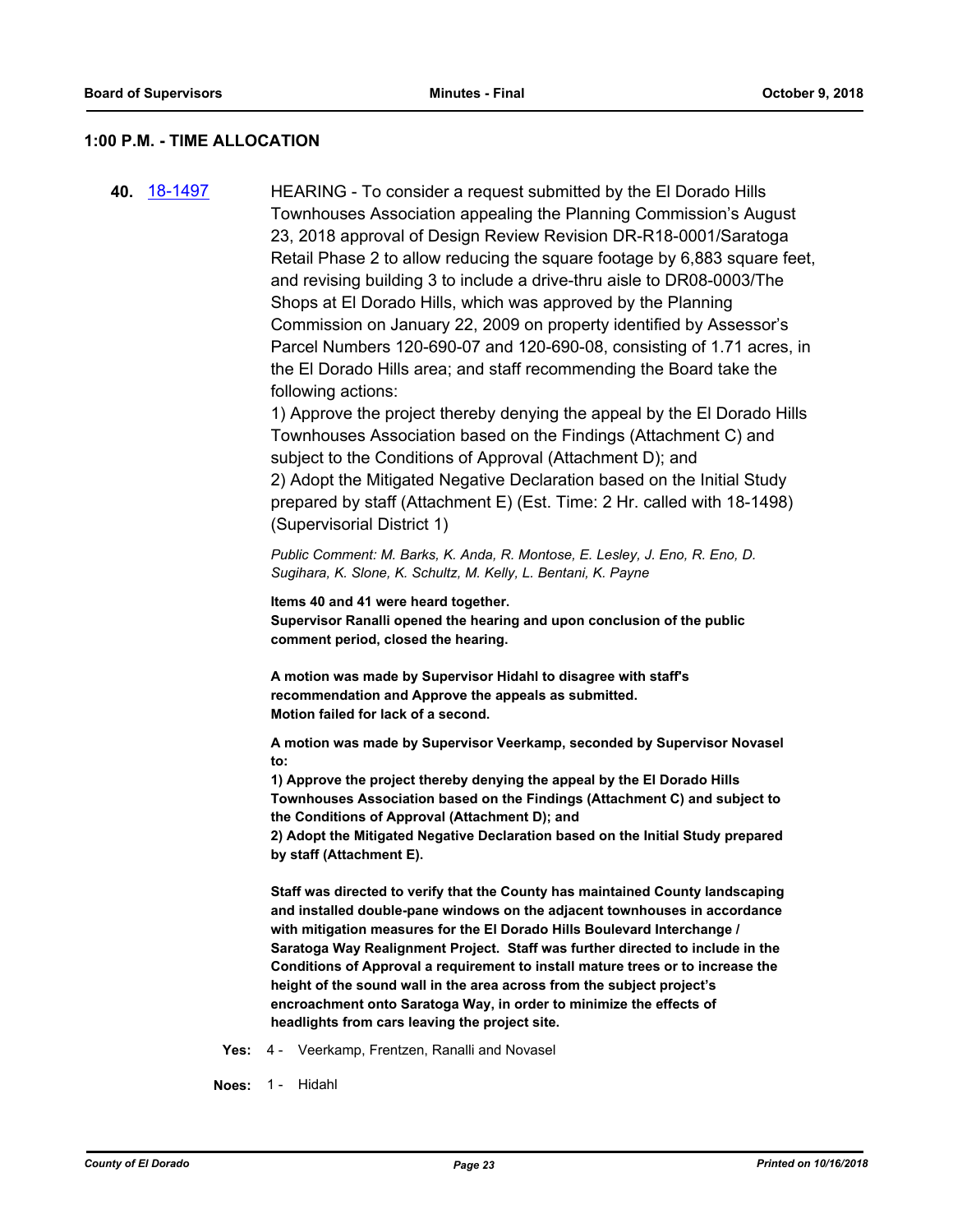| 41. 18-1498 | HEARING - To consider a request submitted by Rebecca Eno appealing<br>the Planning Commission's August 23, 2018 approval of Design Review<br>Revision DR-R18-0001/Saratoga Retail Phase 2 to allow reducing the<br>square footage by 6,883 square feet, and revising building 3 to include a<br>drive-thru aisle to DR08-0003/The Shops at El Dorado Hills, which was<br>approved by the Planning Commission on January 22, 2009 on property<br>identified by Assessor's Parcel Numbers 120-690-07 and 120-690-08,<br>consisting of 1.71 acres, in the El Dorado Hills area; and staff<br>recommending the Board take the following actions:<br>1) Approve the project thereby denying the appeal by Rebecca Eno<br>based on the Findings (Attachment C) and subject to the Conditions of<br>Approval (Attachment D); and<br>2) Adopt the Mitigated Negative Declaration based on the Initial Study<br>prepared by staff (Attachment E) (Est. Time: 2 Hr. called with 18-1497)<br>(Supervisorial District 1) |
|-------------|--------------------------------------------------------------------------------------------------------------------------------------------------------------------------------------------------------------------------------------------------------------------------------------------------------------------------------------------------------------------------------------------------------------------------------------------------------------------------------------------------------------------------------------------------------------------------------------------------------------------------------------------------------------------------------------------------------------------------------------------------------------------------------------------------------------------------------------------------------------------------------------------------------------------------------------------------------------------------------------------------------------|
|             | Public Comment: M. Barks, K. Anda, R. Montose, E. Lesley, J. Eno, R. Eno, D.<br>Sugihara, K. Slone, K. Schultz, M. Kelly, L. Bentani, K. Payne                                                                                                                                                                                                                                                                                                                                                                                                                                                                                                                                                                                                                                                                                                                                                                                                                                                               |
|             | Items 40 and 41 were heard together.<br>Supervisor Ranalli opened the hearing and upon conclusion of the public<br>comment period, closed the hearing.                                                                                                                                                                                                                                                                                                                                                                                                                                                                                                                                                                                                                                                                                                                                                                                                                                                       |
|             | A motion was made by Supervisor Hidahl to disagree with staff's<br>recommendation and Approve the appeals as submitted.<br>Motion failed for lack of a second.                                                                                                                                                                                                                                                                                                                                                                                                                                                                                                                                                                                                                                                                                                                                                                                                                                               |
|             | A motion was made by Supervisor Veerkamp, seconded by Supervisor Novasel<br>to:                                                                                                                                                                                                                                                                                                                                                                                                                                                                                                                                                                                                                                                                                                                                                                                                                                                                                                                              |
|             | ) Approve the project thereby denying the appeal by Rebecca Eno based on the<br>Findings (Attachment C) and subject to the Conditions of Approval (Attachment                                                                                                                                                                                                                                                                                                                                                                                                                                                                                                                                                                                                                                                                                                                                                                                                                                                |
|             | $D$ ; and<br>2) Adopt the Mitigated Negative Declaration based on the Initial Study prepared<br>by staff (Attachment E).                                                                                                                                                                                                                                                                                                                                                                                                                                                                                                                                                                                                                                                                                                                                                                                                                                                                                     |
|             | Staff was directed to verify that the County has maintained County landscaping<br>and installed double-pane windows on the adjacent townhouses in accordance<br>with mitigation measures for the EI Dorado Hills Boulevard Interchange /<br>Saratoga Way Realignment Project. Staff was further directed to include in the<br>Conditions of Approval a requirement to install mature trees or to increase the<br>height of the sound wall in the area across from the subject project's<br>encroachment onto Saratoga Way, in order to minimize the effects of<br>headlights from cars leaving the project site.                                                                                                                                                                                                                                                                                                                                                                                             |
| Yes:        | 4 - Veerkamp, Frentzen, Ranalli and Novasel                                                                                                                                                                                                                                                                                                                                                                                                                                                                                                                                                                                                                                                                                                                                                                                                                                                                                                                                                                  |
|             |                                                                                                                                                                                                                                                                                                                                                                                                                                                                                                                                                                                                                                                                                                                                                                                                                                                                                                                                                                                                              |

**Noes:** 1 - Hidahl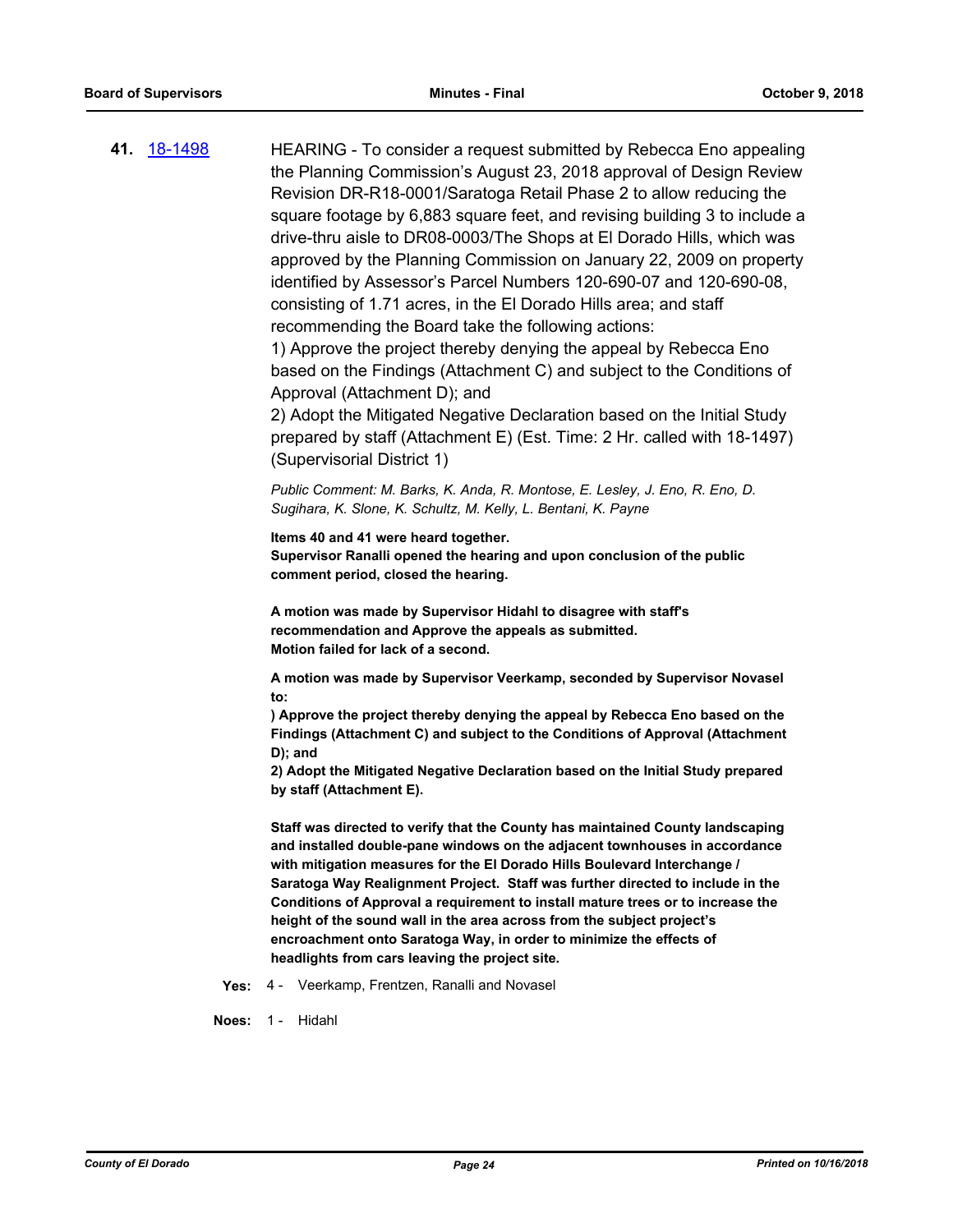#### **ITEMS TO/FROM SUPERVISORS**

| Supervisor Veerkamp reported on the following:                                 |
|--------------------------------------------------------------------------------|
| <b>Local Agency Formation Commission workshop.</b>                             |
| <b>Community Corrections Center graduation ceremony.</b>                       |
| <b>Experience the Rubicon.</b>                                                 |
| Apple Area economics and tourist economy meeting.                              |
| Sacramento Area Council of Government Transportation meeting.                  |
| <b>Transit Authority meeting.</b>                                              |
| Supervisor Frentzen reported on the following:                                 |
| <b>Local Agency Formation Commission workshop.</b>                             |
| <b>Community Corrections Center graduation ceremony.</b>                       |
| <b>Human Rights Commission.</b>                                                |
| Town Hall meeting in Cameron Park.                                             |
| <b>CAL Local Agency Formation Commission.</b>                                  |
| Supervisor Novasel reported on the following:                                  |
| <b>Tahoe Prosperity Center.</b>                                                |
| <b>Tahoe Regional Planning Agency.</b>                                         |
| Human Rights Commission.                                                       |
| <b>Community and Economic Development Advisory Committee in Pollock Pines.</b> |
| <b>First 5 Commission.</b>                                                     |
| Supervisor HIdahl reported on the following:                                   |
| South East Connector meeting.                                                  |
| <b>Community Council meeting.</b>                                              |
| Transit meeting.                                                               |
| Tony Deville Sr. dedication.                                                   |
| District 1 Committees and Commission recognition.                              |
| Supervisor Ranalli reported on the following:                                  |

**Supervisor Ranalli reported on the following: Local Agency Formation Commission workshop. Community Corrections Center graduation ceremony. Cops and Rodders Car Show in Cameron Park. Divide Chamber of Commerce mixer. Kelsey School House breakfast.**

# **CAO UPDATE**

**Don Ashton, Chief Administrative Officer, reported on the following: Appointment of Planning and Building Director. Health and Human Services Agency Director recruitment. FENIX - Year end fund balance.**

## **ADJOURNED AT 4:29 P.M.**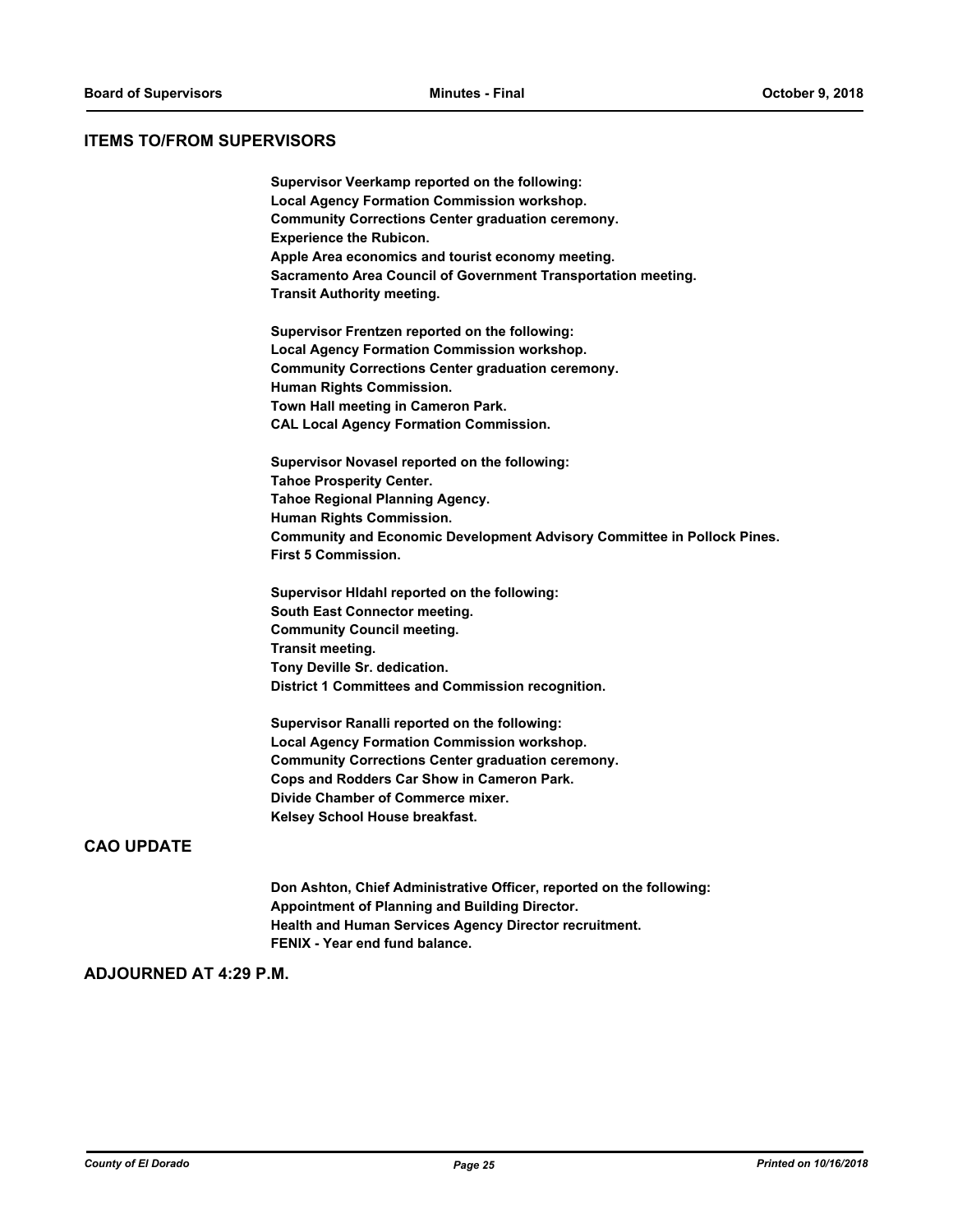# **CLOSED SESSION**

**42.** [18-1508](http://eldorado.legistar.com/gateway.aspx?m=l&id=/matter.aspx?key=24859) **Pursuant to Government Code Section 54957.6 - Conference with Labor Negotiator**: County Negotiator: Director of Human Resources and/or designee. Employee organization: El Dorado County Employees Association Local 1 representing employees in the General, Professional, and Supervisory Bargaining Units; Operating Engineers Local 3 representing employees in the Trades & Crafts and Corrections Bargaining Units; Deputy Sheriffs Association representing employees in the Law Enforcement Unit; and El Dorado County Managers Association. (Est. Time: 30 Min.)

**No Action Reported. All five Supervisors participated.**

**43.** [18-1547](http://eldorado.legistar.com/gateway.aspx?m=l&id=/matter.aspx?key=24898) **Pursuant to Government Code Section 54957.6 - Conference with Labor Negotiator**: County Negotiator: Bruce Heid, Industrial Employers Distributors Association (IEDA); Director of HHSA and/or designee. Non-Employee Organization: In-Home Supportive Services (IHSS) (Est. Time: 20 Min.)

**No Action Reported. All five Supervisors participated.**

**44.** [18-1509](http://eldorado.legistar.com/gateway.aspx?m=l&id=/matter.aspx?key=24860) **Pursuant to Government Code Section 54956.8 - Conference with Real Property Negotiator**: This body will hold a closed session to give instructions to its negotiator for the Country Club Drive Realignment - Bass Lake Road to Tierra de Dios Drive Project (CIP 71360), regarding the real properties described as follows: 1) APN 119-080-23: M.H. Mohanna, a married man as his sole and separate property; and 2) APN 119-080-12: M.H. Mohanna, a married man as his sole and separate property.

Instructions to El Dorado County's negotiator will concern price and terms of payment. Tanna Reynoso, Associate Right-of-Way Agent, will be the negotiator on behalf of El Dorado County. The parties with whom El Dorado County's negotiator may negotiate are those parties identified above and their agents and successors. (Est. Time: 10 Min.)

**No Action Reported. All five Supervisors participated.**

**45.** [18-1352](http://eldorado.legistar.com/gateway.aspx?m=l&id=/matter.aspx?key=24704) **Conference with Legal Counsel - Existing Litigation** pursuant to Government Code Section 54956.9(d)(1). Title: Thomas Austin and Helen Austin v. the County of El Dorado, and Does 1 through 50, El Dorado County Superior Court Case PC20150633, Number of potential cases: (1). (Est. Time: 5 Min.)

**No Action Reported. All five Supervisors participated.**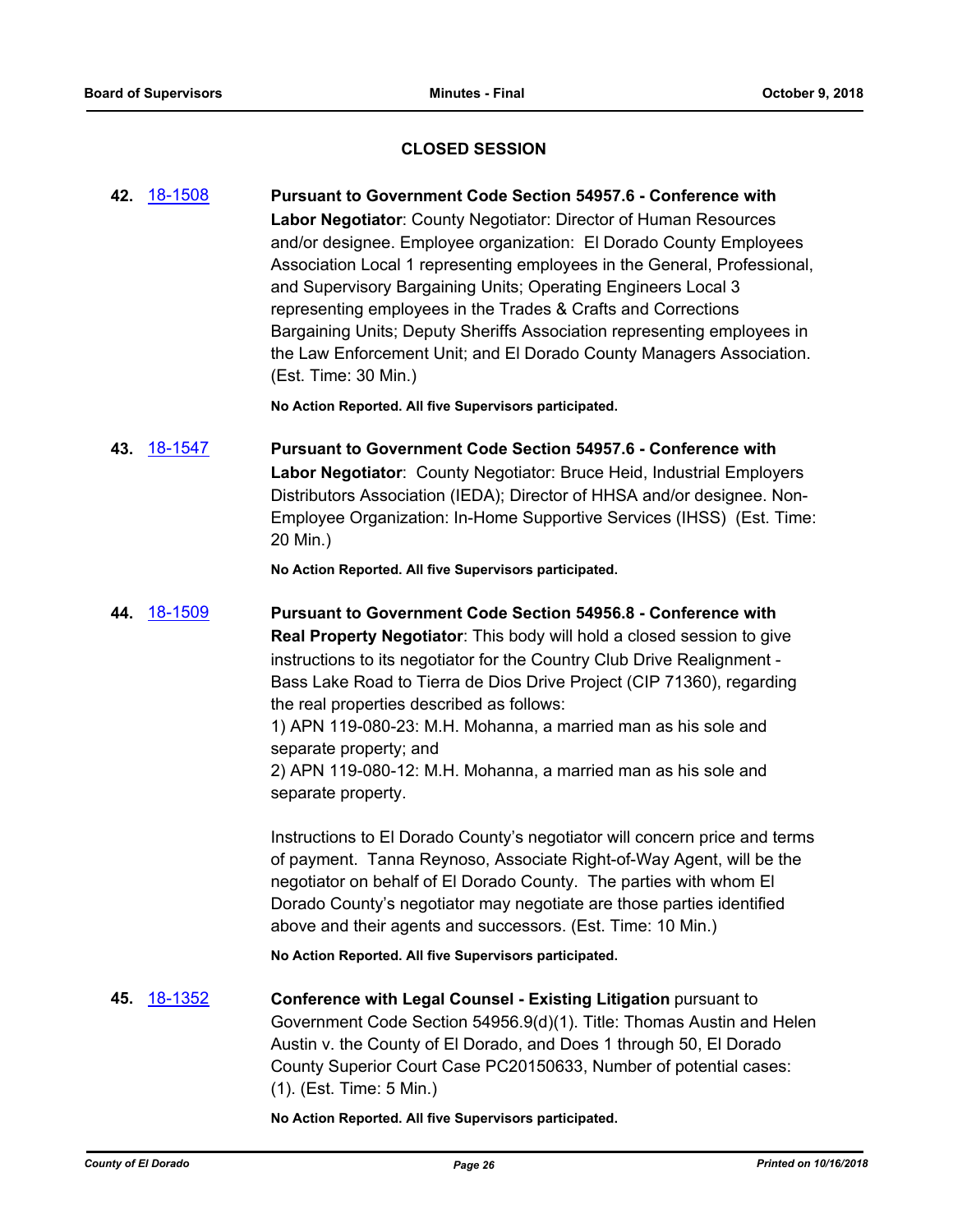**46.** [18-1568](http://eldorado.legistar.com/gateway.aspx?m=l&id=/matter.aspx?key=24919) **Pursuant to Government Code Section 54957.6 - Conference with Labor Negotiator**: County Negotiator: Director of Human Resources or designee. Unrepresented Employee: Director of Planning & Building. (Est. Time: 10 Min.)

**No Action Reported. All five Supervisors participated.**

**47.** [18-1570](http://eldorado.legistar.com/gateway.aspx?m=l&id=/matter.aspx?key=24921) **Pursuant to Government Code Section 54957- Public Employee Appointment.** Title: Director of Planning & Building. (Est. Time: 10 Min.)

> **The Board by a unanimous 5-0 vote, all Board members present, recommended that Tiffany Schmid be appointed as the Director of Planning and Building Department effective October 27, 2018. The terms and conditions of the appointment will be set forth in a three year rolling contract. The appointment will be at step 4 of the salary schedule for the Director of Planning and Building Department with a salary of \$168,688 per year. It will include severance pay of six months in the event of early termination. It will also include a 2.5% County contribution to deferred compensation in years one and two of the contract. Beginning in year three of the contract, upon an overall performance rating of 4.5 or greater the County will in addition to or above the 2.5% match dollar for dollar up to a total of all contributions of \$18,000 annually. Tiffany Schmid is waiving any right to longevity pay as part of this agreement. The formal appointment and contract will come back to the Board on October 16, 2018 for the Board to take final action on the matter in Open Session.**